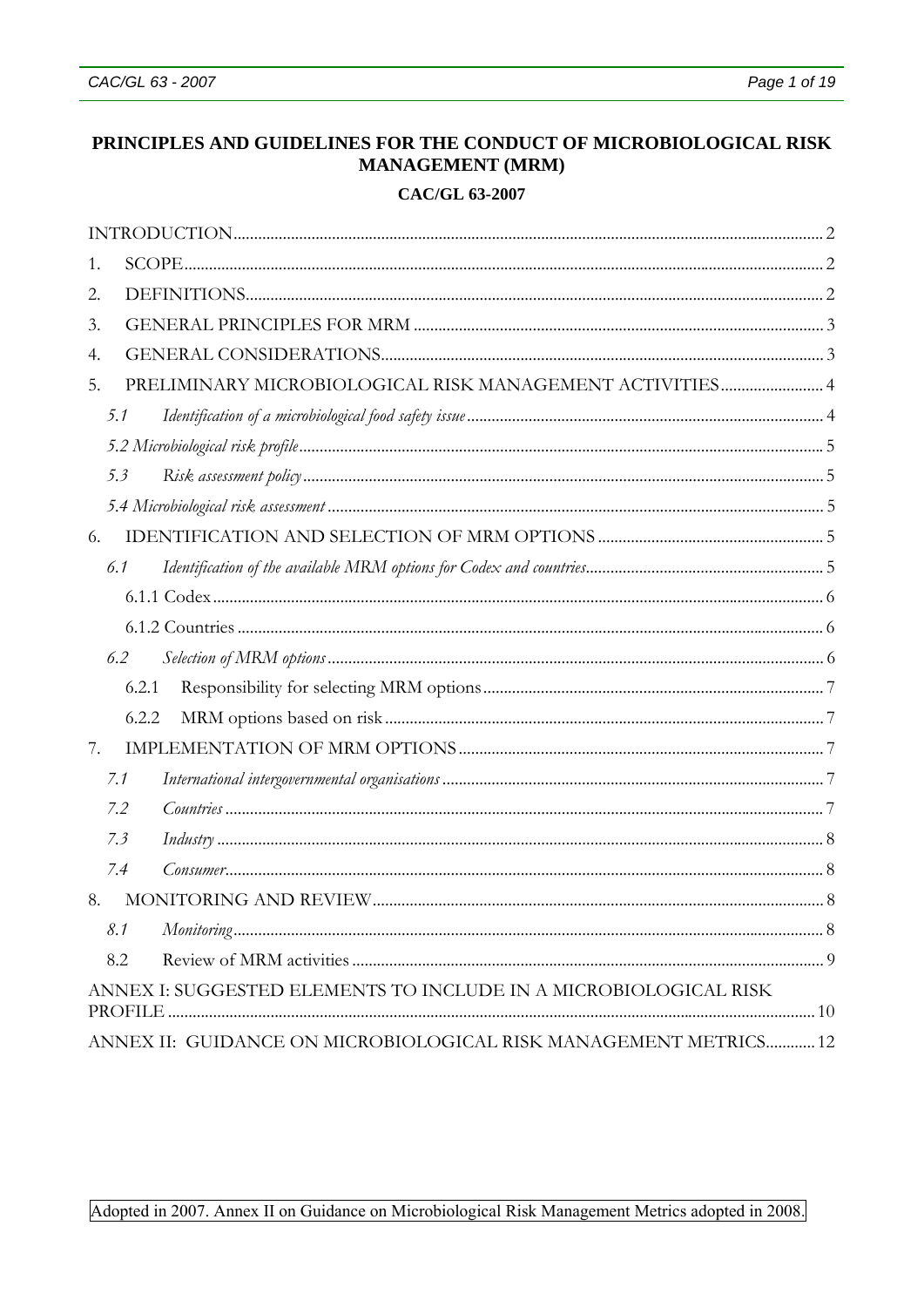# <span id="page-1-0"></span>**PRINCIPLES AND GUIDELINES FOR THE CONDUCT OF MICROBIOLOGICAL RISK MANAGEMENT (MRM)**

### **INTRODUCTION**

Diseases caused by foodborne microbial hazards<sup>[1](#page-1-1)</sup> constitute a world-wide public health concern. During the past several decades, the incidence of foodborne diseases has increased in many parts of the world. Foodborne threats occur for a number of reasons. These include microbial adaptation, changes in the food production systems, including new feeding practices, changes in animal husbandry, agronomic process and food technology, increase in international trade, susceptible populations and travel, change in lifestyle and consumers demands, changes in human demographics and behaviour. The globalisation of food markets has increased the challenge to manage these risks.

Effective management of risks arising from microbial hazards is technically complex. Food safety has been traditionally, and will continue to be, the responsibility of industry operating an array of control measures relating to the food hygiene within an overall regulatory framework. Recently, risk analysis, involving its component parts of risk assessment, risk management and risk communication, has been introduced as a new approach in evaluating and controlling microbial hazards to help protecting the health of consumers and ensure fair practices in food trade. It could also facilitate the judgement of equivalence of food safety control systems.

This document should be read in close conjunction with the Working Principles for Risk Analysis for Application in the Framework of the Codex Alimentarius[2](#page-1-2) and the Principles and Guidelines for the Conduct of Microbiological Risk Assessment (CAC/GL 30 – 1999). Countries, organisations and individuals involved with MRM are encouraged to utilise these guidelines in concert with technical information developed by the World Health Organisation, the Food and Agriculture Organisation and the Codex Alimentarius (e.g. FAO/WHO Expert Consultation on Risk Management and Food Safety-Paper N°65, Rome 1997, WHO Expert Consultation - The Interaction between Assessors and Managers of Microbial Hazards in Food, Kiel, Germany, March 2000 - The Principles and Guidelines for Incorporating Microbiological Risk Assessment in the Development of Food Safety Standards, Guidelines and Related Texts, Report Kiel, Germany, March 2002 – The Use of Microbiological Risk Assessment Outputs to Develop Practical Risk Management Strategies: Metrics to improve food safety, Kiel, Germany, April 2006.

# **1. SCOPE**

These principles and guidelines provide a framework for the MRM process and are intended for use by Codex and countries<sup>[3](#page-1-3)</sup>, as appropriate. They also provide guidance on the application of microbiological risk assessment (MRA) within the MRM process. Where specific recommendations apply only to Codex, or only to countries, this is so noted in the text. This document also provides useful guidance for other interested parties in implementing risk management options, such as industry<sup>[4](#page-1-4)</sup> and consumers who are involved in MRM on a day-to-day basis.

# **2. DEFINITIONS**

The definitions of risk analysis terms related to food safety incorporated in the Procedural Manual of the CAC[5](#page-1-5), shall apply. See definitions of **hazard, risk, risk analysis, risk assessment, hazard identification, hazard characterisation, dose-response assessment, exposure assessment, risk characterisation, risk management, risk communication, risk assessment policy, risk profile, risk estimate, food safety objective (FSO), performance objective (PO), performance criterion (PC), traceability/product tracing and equivalence.** 

<span id="page-1-1"></span> $\overline{1}$ 1 Foodborne microbial hazards include (but are not limited to) pathogenic bacteria, viruses, algae, protozoa, fungi, parasites, prions, toxins and other harmful metabolites of microbial origin. 2

<span id="page-1-2"></span>See Codex Alimentarius Commission, *Procedural Manual*.

<span id="page-1-3"></span><sup>&</sup>lt;sup>3</sup> For the purpose of this document, each time the terms "country", "government", "national" are used, the provision applies both to Codex Members (Rule I) and Codex Member Organisations (Rule II), i. e. regional

<span id="page-1-4"></span>economic integration organisation (REIO) – see Codex Alimentarius Commission, *Procedural Manual*.<br><sup>4</sup> For the purpose of this document, it is understood that industry includes all relevant sectors associated with the production, storage and handling of food, from primary production through retail and food service level (adapted from Working Principles for Risk Analysis for Application in the Framework of the Codex Alimentarius). **<sup>5</sup>**

<span id="page-1-5"></span>Codex Alimentarius Commission, *Procedural Manual.*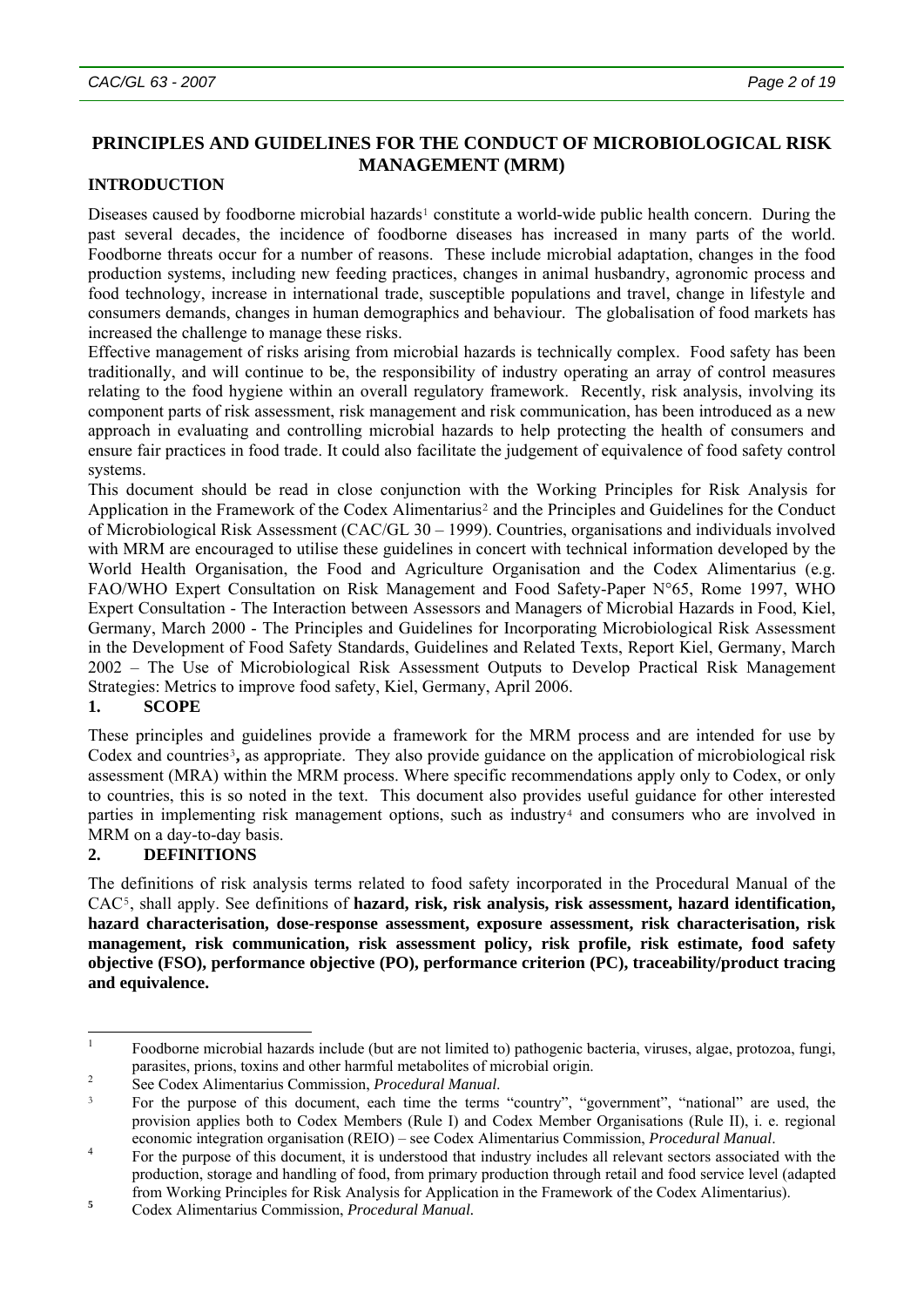<span id="page-2-0"></span>The definitions from *The Guidelines for the Application of the HACCP System[6](#page-2-1)* , e.g. **control measure, step**  or **critical control point**, the definition of a **microbiological criterion** included in *The Principles for the Application of Microbiological Criteria for Food (CAC/GL 21-1997)* and the definition of **interested parties** 

included in *The Working Principles for Risk Analysis for Application in the Framework of the Codex[7](#page-2-2)* shall apply too.

The definition of the appropriate level of protection (**ALOP**) is the one in the WTO Agreement on the application of sanitary and phytosanitary measures (SPS agreement).

The definitions of **validation**, **verification** and **food safety control system** are under development in the draft *Guidelines for the Validation of Food Safety Control Measures.*

**Risk manager**[8](#page-2-3) is defined as follows: a national or international governmental organisation with responsibility for MRM.

### **3. GENERAL PRINCIPLES FOR MRM**

•PRINCIPLE 1: Protection of human health is the primary objective in MRM.

•PRINCIPLE 2: MRM should take into account the whole food chain.

•PRINCIPLE 3: MRM should follow a structured approach.

•PRINCIPLE 4: MRM process should be transparent, consistent and fully documented.

•PRINCIPLE 5: Risk managers should ensure effective consultations with relevant interested parties.

•PRINCIPLE 6: Risk managers should ensure effective interaction with risk assessors.

 •PRINCIPLE 7: Risk managers should take account of risks resulting from regional differences in hazards in the food chain and regional differences in available risk management options.

 •PRINCIPLE 8: MRM decisions should be subject to monitoring and review and, if necessary, revision.

# **4. GENERAL CONSIDERATIONS**

Codex and government decisions and recommendations have as their primary objective the protection of the health of consumers. Decision making should be timely to achieve that objective. In the MRM process, the ALOP is a key concept, as it is a reflection of a particular country's expressed public health goals for foodborne risks.

MRM should address the food chains as individual continuums, when considering means for controlling the public health risks associated with food. This should typically include primary production (including feeds, agricultural practices, and environmental conditions leading to the contamination of crops and animals), product design and processing, transport, storage, distribution, marketing, preparation, and consumption. This should include both domestic and imported products to the extent feasible.

MRM should follow a structured approach that includes preliminary MRM activities, identification and selection of MRM options, implementation of MRM activities, and monitoring and review of the options taken.

In order to facilitate a broader understanding by interested parties, MRM process should be transparent and fully documented. Risk managers should articulate and implement uniform procedures and practices to be used in the development and implementation of MRM, the determination of MRA policy, establishment of MRM priorities, allocation of resources (e.g. human, financial, time) and determination of the factors<sup>[9](#page-2-4)</sup> to be used in the evaluation of MRM options. They should ensure that the options selected protect the health of consumers, are scientifically justifiable, proportionate to the risk identified and are not more restrictive of trade or technological innovation than required to achieve the ALOP. Risk managers should ensure that decisions are practicable and effective, and where appropriate, enforceable.

 **6**  $\frac{6}{7}$  Annex to CAC/RCP 1-1969.

<span id="page-2-2"></span><span id="page-2-1"></span><sup>7</sup> Codex Alimentarius Commission, *Procedural Manual*. 8

<span id="page-2-3"></span>The definition of Risk Manager is derived from the definition for risk management which does not include all of the individuals who are involved in the implementation phase and related activities associated with MRM, i.e., MRM decisions are largely implemented by industry and other interested parties. The focus of the definition on risk manager is restricted to governmental organizations with authority to decide on the acceptability of risk levels associated to foodborne hazards. 9

<span id="page-2-4"></span>See Codex Alimentarius Commission, *Procedural Manual*.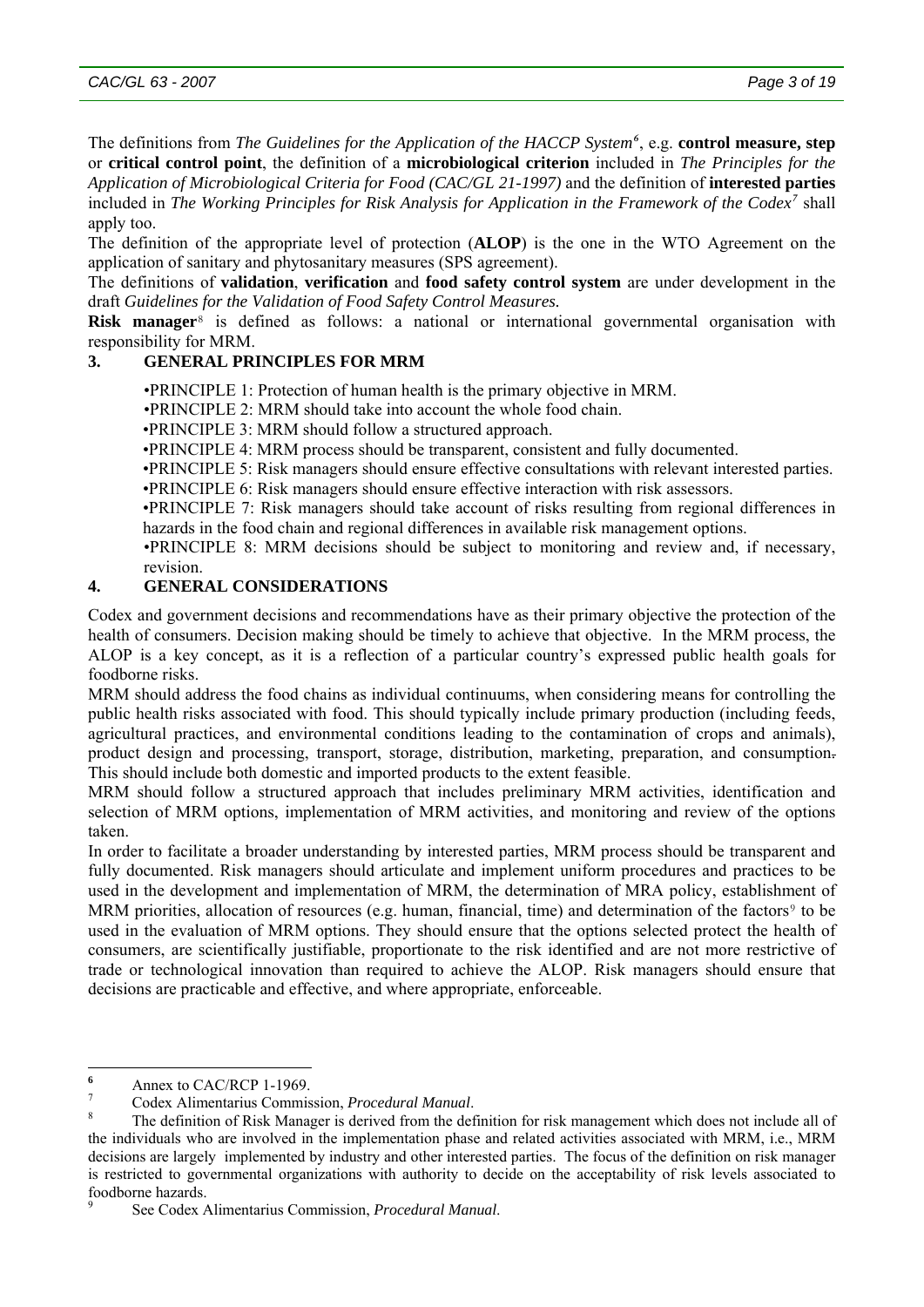<span id="page-3-0"></span>Risk managers should ensure effective and timely consultation with all relevant interested parties and provide a sound basis for understanding the MRM decision, its rationale and implications. The extent and nature of public consultation will depend on the urgency, complexity and uncertainties related to the risk and the management strategies being considered. Decisions and recommendations on MRM should be documented, and where appropriate clearly identified in Codex or national standards and regulations, so as to facilitate a wider understanding of the conduct of MRM.

The mandate given by risk managers to risk assessors relating to the conduct of an MRA should be as clear as possible. Interaction should allow risk managers to be informed by risk assessors of any constraints, data gaps, uncertainties, assumptions and their impact on the MRA. Where there is disagreement among the risk assessors, the risk managers should be informed of the minority opinions and these differences should be documented.

MRM decisions regarding foodborne hazards will vary according to the regional microbial conditions. MRM should take into account the diversity of production methods and processes, inspection, monitoring and verifications systems, sampling and testing methods, distribution and marketing systems, consumer food use patterns, consumers' perception and the prevalence of specific adverse health effect.

MRM should be an iterative process and decisions made should be subject to timely review, taking into account all relevant newly generated data, with a goal toward further risk reduction and public health improvement.

# **5. PRELIMINARY MICROBIOLOGICAL RISK MANAGEMENT ACTIVITIES**

### *5.1 IDENTIFICATION OF A MICROBIOLOGICAL FOOD SAFETY ISSUE*

A food safety issue arises where one or more foodborne microbial hazard(s) are known or thought to be associated with one or many food(s) and thus requires consideration of a risk manager. The risk manager follows the MRM process to evaluate and where necessary manage the associated risk. At the start of this process, the food safety issue should be clearly identified and communicated from the risk managers to risk assessors, as well as affected consumers and industry.

Food safety issue identification may be performed by the risk manager or be the result of collaboration between different interested parties. Within Codex, a food safety issue may be raised by a member government, or by an intergovernmental or observer organisation.

Food safety issues may be identified on the basis of information arising from a variety of sources, such as surveys of the prevalence and concentration of hazards in the food chain or the environment, human disease surveillance data, epidemiological or clinical studies, laboratory studies, scientific, technological or medical advances, lack of compliance with standards, recommendations of experts, public input, etc.

Some food safety issues may require that an immediate action<sup>[10](#page-3-1)</sup> be taken by the risk manager without further scientific consideration (e.g. requiring withdrawal / recall of contaminated products). Countries will often not be able to delay taking an immediate action when there is an imminent public health concern demanding an urgent response. Such measures should be temporary, clearly communicated as well as subject to review within a time frame.

When there is evidence that a risk to human health exists but scientific data are insufficient or incomplete, it may be appropriate for countries to select a provisional decision, while obtaining additional information that may inform and, if necessary, modify the provisional decision**.** In those instances, the provisional nature of the decision should be communicated to all interested parties and the timeframe or circumstances under which the provisional decision will be reconsidered (e.g. reconsideration after the completion of a MRA) should be articulated when the decision is communicated initially).

<span id="page-3-1"></span>l **<sup>10</sup>** The International Health Regulation (2005) Agreement gives provisions for appropriate measures in case of public health emergencies, including food related events ([www.who.int/csr/ihr/ihrwha58\\_3-en.pdf\)](http://www.who.int/csr/ihr/ihrwha58_3-en.pdf). The Principles and Guidelines for the Exchange of Information in Food Safety Emergency Situation (CAC/GL 19-1995) defines a **food safety emergency** as a situation whether accidental or intentional that is identified by a competent authority as constitutes a serious and as yet uncontrolled foodborne risk to public health that requires urgent action. Emergency measures may be part of immediate action.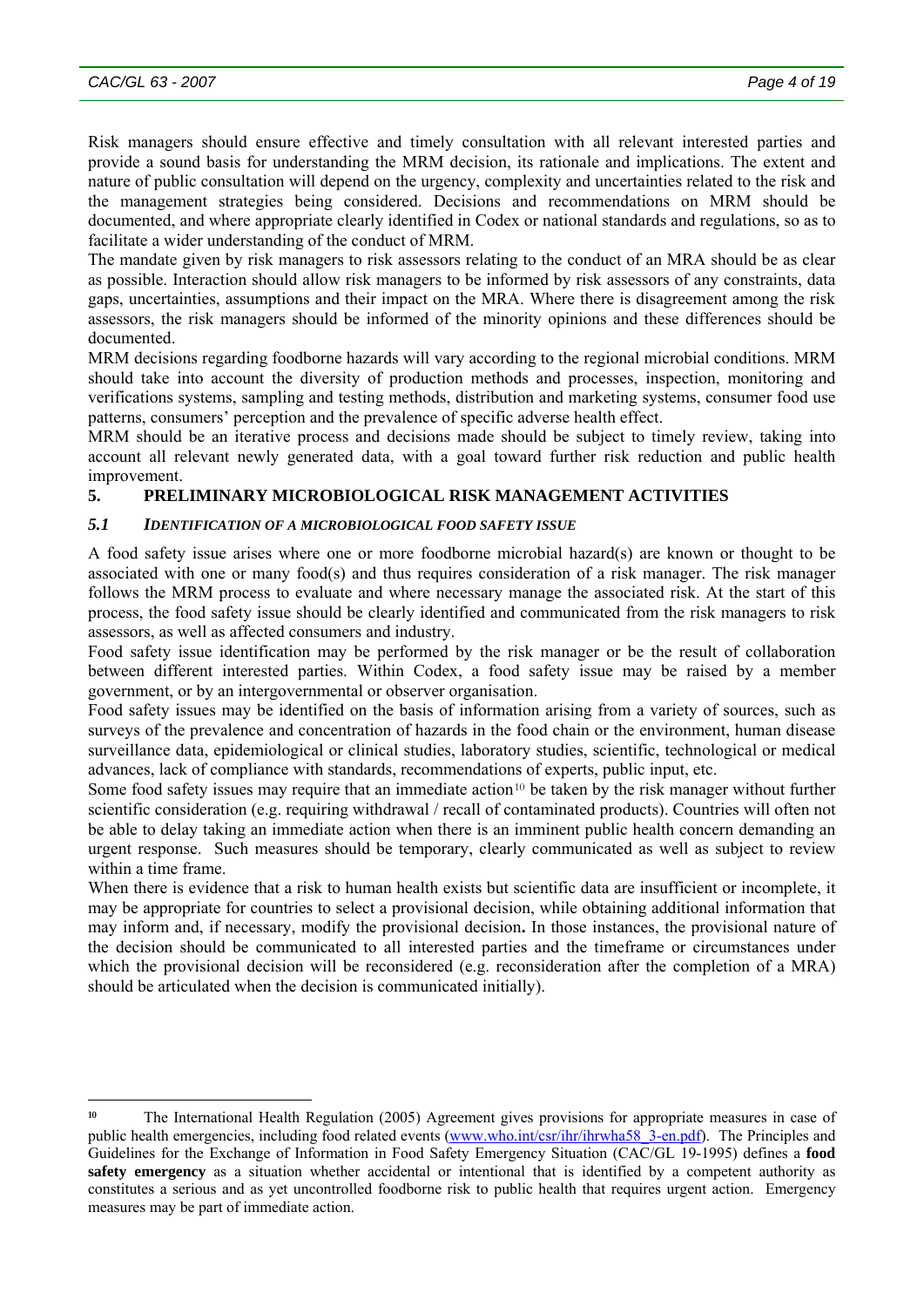### <span id="page-4-0"></span>*5.2 MICROBIOLOGICAL RISK PROFILE*

The risk profile is a description of a food safety problem and its context that presents in a concise form, the current state of knowledge related to a food safety issue, describes potential MRM options that have been identified to date, when any, and the food safety policy context that will influence further possible actions. The **Annex I** provides information about suggested risk profile elements for guidance to risk managers at the national level, and for bringing forward newly proposed work within CCFH.

Consideration of the information given in the risk profile may result in a range of initial decisions, such as commissioning an MRA, gathering more information or developing risk knowledge at the level of the risk manager, implementing an immediate and/or temporary decision (see section 5.1 above). National governments may also base their MRM decisions on Codex standards, recommendations and guidance where available. In some cases, the risk profile could give enough information for identification and selection of MRM options. In other cases, no further action may be needed.

The risk profile provides an initial analysis that describes possible MRM options. The MRM options can take the form of a draft MRM guidance document that will be introduced into the Codex step process (e.g., codes of practice, guidance documents, microbiological specifications, etc.).

### *5.3 RISK ASSESSMENT POLICY*

Refer to the Working Principles for Risk Analysis for the Application in the Framework of the Codex Alimentarius<sup>[11](#page-4-1)</sup>. National governments should establish a MRA policy relevant to their circumstances, in advance of the microbiological risk assessment.

Risk assessment policy setting is a risk management responsibility, which should be carried out in full collaboration with risk assessors. Establishing a risk assessment policy protects the scientific integrity of the risk assessment and offers guidance to balance value judgements, policy choices, adverse health parameters for presenting risk to human health, source of data to be considered, and management of data gaps and uncertainties during the course of the assessment. The risk assessment policy could be of a generic nature or MRA-specific, and should be documented to ensure consistency, clarity and transparency.

### *5.4 MICROBIOLOGICAL RISK ASSESSMENT*

Risk managers may commission an MRA to provide an objective, systematic evaluation of relevant scientific knowledge to help make an informed decision.

The risk manager should refer to the *Principles and Guidelines for the Conduct of MRA* (CAC/GL-30 (1999). It is important to ensure that a clear mandate is given to risk assessors and that the MRA meets the needs of the risk manager. It is also important that the MRA be adequately reviewed by the scientific community and if appropriate, the public.

The outputs of the MRA should be presented by risk assessors in such a manner that they can be properly understood and utilised by risk managers in the evaluation of the suitability of different MRM options to manage the food safety issue. Generally, the presentation is conveyed in two different formats: a fully detailed technical report and an interpretative summary for a broader audience.

For the best use of an MRA, risk managers should be fully informed of the strengths and limitations (key assumptions, key data gaps, uncertainty and variability in the data, and their influences on the outcomes), including a pragmatic appreciation of uncertainties associated to the MRA study and its outputs. Risk managers, in consultation with risk assessors, should then decide whether the MRA is in developing and/or evaluating and deciding on suitable MRM activities, or deciding on provisional MRM options**.** 

### **6. IDENTIFICATION AND SELECTION OF MRM OPTIONS**

# *6.1 IDENTIFICATION OF THE AVAILABLE MRM OPTIONS FOR CODEX AND COUNTRIES*

The risk manager needs to ensure that MRM options are identified and the acceptable one(s) selected for subsequent implementation by relevant interested parties. In this, risk managers need to consider the suitability of MRM options to reduce the risk posed by a food safety issue to an appropriate level and any practical issues regarding the implementation of the selected MRM options that need to be managed.

Examples of potential MRM options (used either alone or in combination) available for Codex or countries, as appropriate are listed below.

<span id="page-4-1"></span> $11$ See Working Principles of Risk Analysis for Application in the Framework of the Codex Alimentarius (Codex Alimentarius Commission, *Procedural Manual*.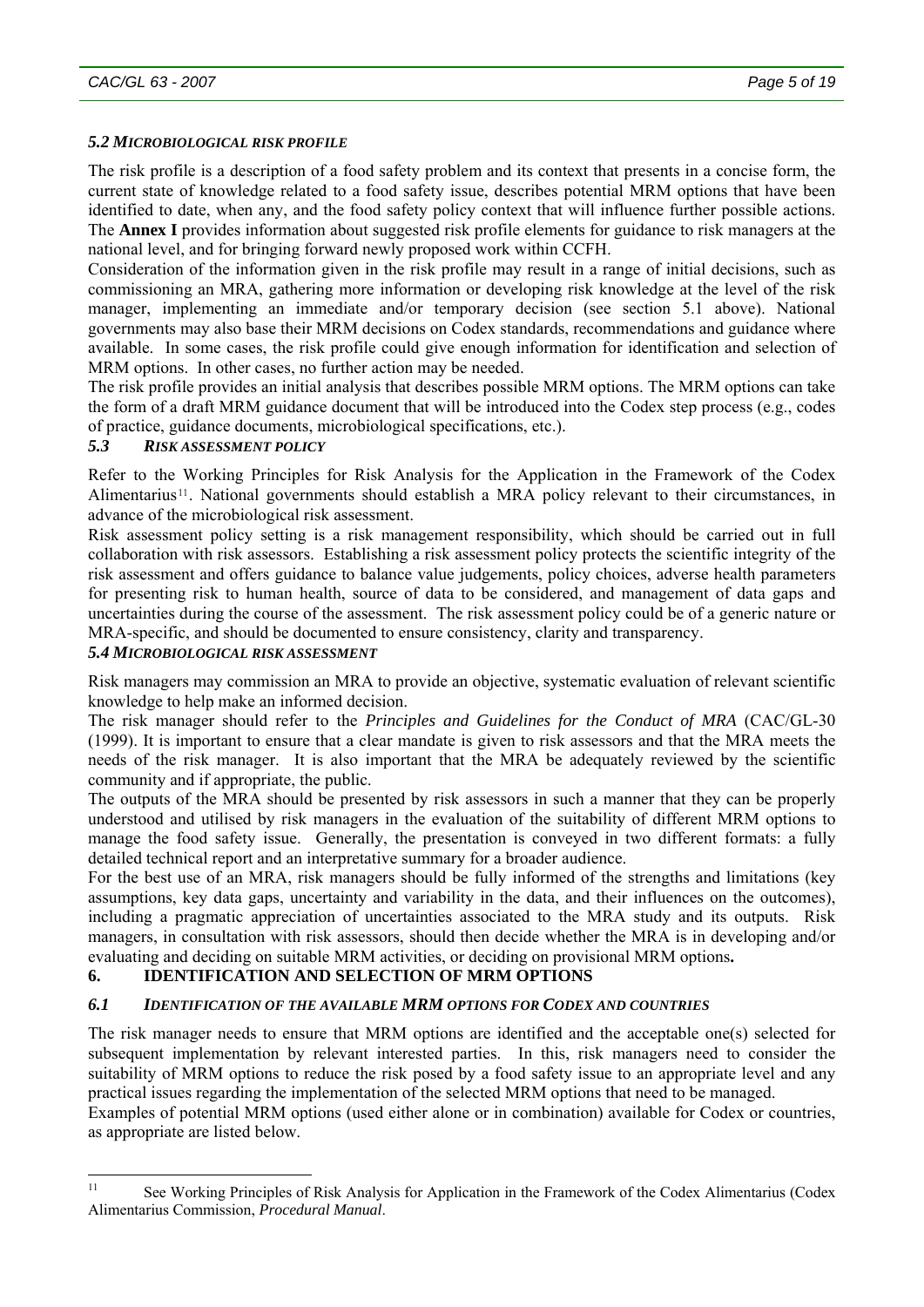### <span id="page-5-0"></span>6.1.1 Codex

• elaboration of standards and related texts<sup>[12](#page-5-1)</sup>;

### 6.1.2 Countries

- establish regulatory requirements:
- develop (or encourage the development of) specific documents and guides e.g. Good Agricultural Practices (GAP), Good Manufacturing Practices (GMP), Good Hygienic Practices (GHP), HACCP;
- adopt or adapt Codex standards and related texts to the national situation;
- define an FSO for a particular food safety issue, leaving flexibility to industry to select appropriate control measures to meet it;
- establish control measures specifying relevant requirements for industry that do not have the means to establish appropriate measures themselves or who adopt such control measures, including as appropriate metrics<sup>[13](#page-5-2)</sup> at specific stages of the food/feed<sup>[14](#page-5-3)</sup> chain where they are of critical importance to the performance of the overall chain;
- establish requirements for inspection and audit procedures, certification or approval procedures;
- require import certificates for certain products;
- promulgate awareness and develop educational and training programs to communicate that:
	- − prevention of contamination and/or introduction of hazards should be addressed at all relevant stages in the food/feed chain;
	- − rapid withdrawal/recall of food/feed procedures are in place, including appropriate traceability/product tracing for effectiveness;
	- − properly labelling includes information that instructs the consumer regarding safe handling practices and, where appropriate, briefly informs the consumer of the food safety issue;

### *6.2 SELECTION OF MRM OPTIONS*

The selection of MRM options should be based on their ability to mitigate the risks effectively and on the practical feasibility and consequences of the options. Where available, an MRA can often help in the evaluation and selection of MRM options.

The selection of MRM options that are both effective and feasible should generally include consideration of the following:

- planned control of hazards (e.g. with HACCP) is more effective than detecting and correcting food safety control system failures (e.g., lot-release microbiological testing of finished products);
- the population may be exposed to multiple potential sources of a particular hazard;
- the suitability of the option to be monitored, reviewed and revised during subsequent implementation;

<span id="page-5-1"></span> $12<sup>12</sup>$ **<sup>12</sup>** When there is evidence that a risk to human health exists but scientific data are insufficient or incomplete, the Codex Alimentarius Commission should not proceed to elaborate a standard but should consider elaborating a related text, such as code of practice, provided that susch a text would supported by the available scientific evidence, Working Principles for Risk Analysis for Application in the Framework of the Codex Alimentarius, Codex Alimentarius Commission, *Procedural Manual*.

<span id="page-5-2"></span>**<sup>13</sup>** See the Principles and Guidelines for Incorporating Microbiological Risk Assessment in the Development of Food Safety Standards, Guidelines and Related Texts, Report of Kiel, Germany, March 2002.<br><sup>14</sup> In those instances where the presence of hazards in feed may affect the safety of foods derived from an animal,

<span id="page-5-3"></span>the microbiological profile of feed should be considered.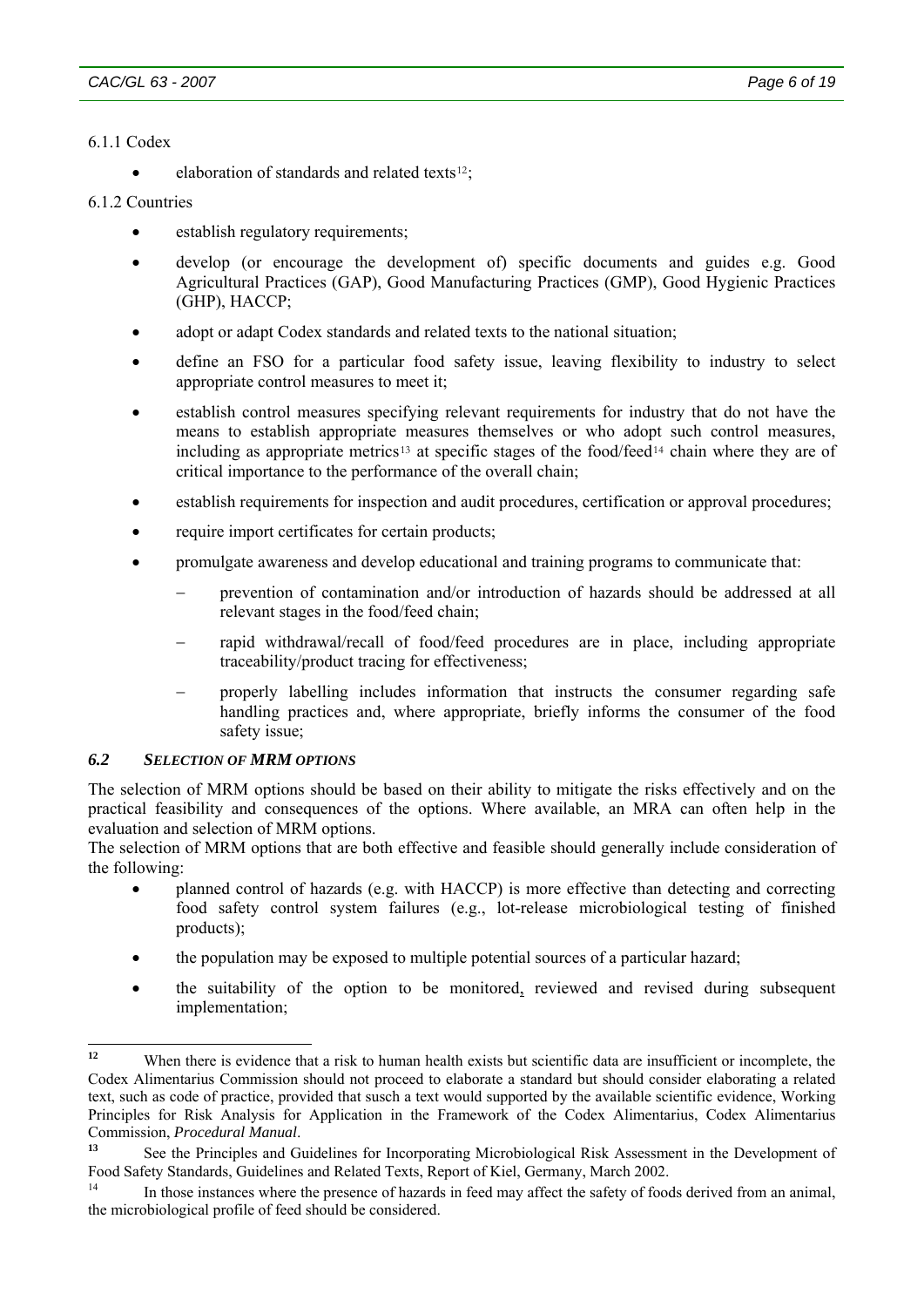<span id="page-6-0"></span>the capacity of the food businesses to manage food safety (e.g. human resources, size, type of operation). For instance, a more traditional approach may be selected for small and less developed food businesses, rather than an FSO driven approach

### 6.2.1 Responsibility for selecting MRM options

The primary responsibility for selecting appropriate MRM options lies with the risk manager.

Risk assessors and other interested parties play an important role in this process by providing information that permits the evaluation and, if appropriate, comparison of different MRM options.

Whenever feasible, both Codex and countries should attempt to specify the level of control or risk reduction that is necessary (i.e. establish the stringency required for food safety control systems), while providing to the extent feasible some flexibility in options that the industry can use to achieve the appropriate level of control.

### 6.2.2 MRM options based on risk

The increasing adoption of risk analysis is allowing more transparent approaches for relating ALOP to the required stringency of the food safety control system, and for the comparison of MRM options for their suitability and, possibly, equivalence. This has allowed the use of traditional MRM options as well as the development of new MRM tools, e.g. FSO, PO and PC and the enhancement of the scientific basis of existing MRM tools, e.g. microbiological criteria (MC).

### **7. IMPLEMENTATION OF MRM OPTIONS**

Implementation involves giving effect to the selected MRM option(s) and verifying compliance, i.e. assuring that the MRM option(s) is/are implemented as intended. Implementation may involve different interested parties, including competent authorities, industry and consumers. Codex does not implement MRM options. *7.1 INTERNATIONAL INTERGOVERNMENTAL ORGANISATIONS* 

Developing countries may need specific assistance in developing and selecting implementation strategies as well as in the area of education. Such assistance should be provided by international intergovernmental organisations, e.g. FAO and WHO, and developed countries in the spirit of the SPS Agreement.

### *7.2 COUNTRIES*

The implementation strategy will depend on the MRM option(s) selected and should be developed within a consultative process with interested parties. Implementation can occur at different points in the food/feed chain and may involve more than one segment of the industry and consumers.

Once an MRM option is selected, risk managers should develop an implementation plan that describes how the option will be implemented, by whom, and when. In some situations, a stepwise phase-in implementation strategy could be considered, e.g. different sized establishments or different sectors, in part based on risk and/or capability. Guidance and support may need to be provided in particular for small and less developed businesses.

To ensure transparency, risk managers should communicate decisions on MRM options to all interested parties, including the rationale, and how those affected will be expected to implement. To the extent imports will be affected, other governments should be informed of the decision(s) and rationale in order to ensure their own MRM strategies to achieve equivalence.

If the MRM options selected are provisional, the rationale and the expected timeframe for finalising the decision should be communicated.

Governments should ensure an appropriate regulatory framework and infrastructure, including adequately trained personnel and inspection staff, in order to enforce regulations and verify compliance. Inspection and targeted sampling plans may be applied at different steps of the food chain. The competent authorities should ensure that industry applies the appropriate good practices and, within the application of the HACCP system, does effectively monitor CCPs and implement corrective actions and verification steps.

Governments should define an evaluation process to assess whether the MRM options have been properly implemented. This process should allow for adjustment of the implementation plan or of the MRM options, if the options selected are not successful in achieving the required level of control over the hazard. This is intended to provide short-term evaluation to allow modification, particularly for provisional MRM options, versus longer-term monitoring and review, as discussed in 8.1 and 8.2.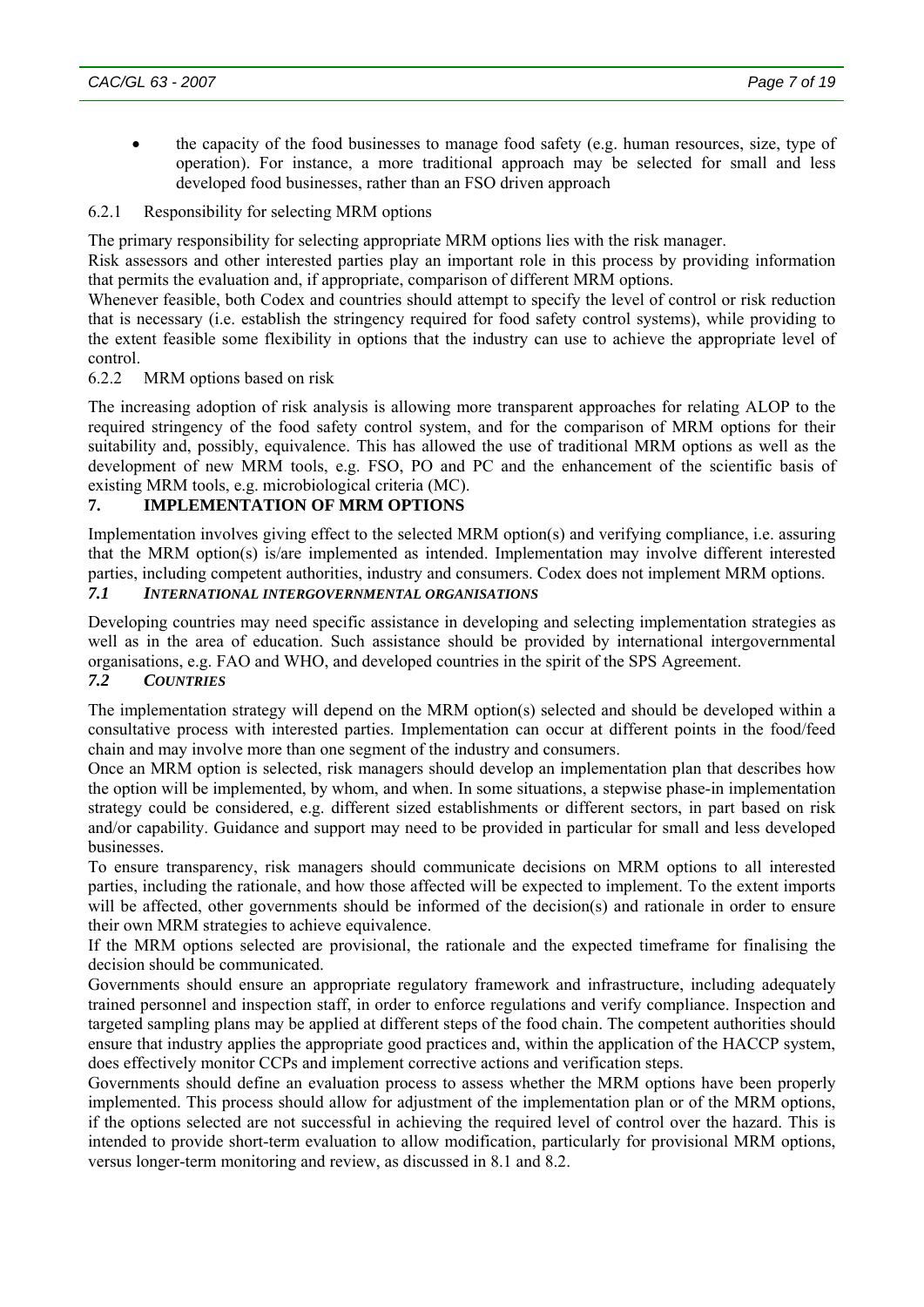### <span id="page-7-0"></span>*7.3 INDUSTRY*

Industry is responsible for developing and applying food safety control systems to give effect to the decisions on MRM options. Depending on the nature of the MRM option, this may require activities such as:

- Establishing metrics that will achieve or contribute to established FSOs or other regulatory requirements:
- The identification of PC and design and implementation of appropriate combinations of validated control measures;
- Monitoring and verification of the food safety control system or relevant parts thereof (e.g. control measures, good practices)
- Application, as appropriate, of sampling plans for microbiological analyses;
- Development of plans for corrective actions, that may include withdrawal/recall procedures, traceability/product tracing etc;
- Effective communication with suppliers, customers and/or consumers, as appropriate;
- Training or instruction of staff and internal communication.

Industry associations may find it beneficial to develop and provide guidance documents, training programs, technical bulletins and other information that assists industry to implement control measures.

### *7.4 CONSUMER*

Consumers can enhance both their personal and the public's health by being responsible for, adhering to, being informed of and following food safety-related instructions. Multiple means of providing this information to consumers should be undertaken, such as public education programs, appropriate labelling, and public interest messages. Consumer organisations can play a significant role in getting this information to consumers.

### **8. MONITORING AND REVIEW**

### *8.1 MONITORING*

An essential part of the MRM process is the on-going gathering, analysing, and interpreting of data related to the performance of food safety control systems, which, in this context is referred to as monitoring. Monitoring is essential to establish a baseline for comparing the effectiveness of new MRM activities. It also may provide information which the manager may use to determine what steps may be taken to achieve further improvements in the extent or efficiency of risk mitigation and public health. Risk management programs should strive for continual improvement in public health.

Monitoring activities related to measuring the state of public health are in most cases the responsibility of national governments. For instance, surveillance of human populations and the analysis of human health data on a national level are generally conducted by countries. International organisations such as WHO provide guidance for establishing and implementing public health monitoring programs.

Monitoring activities respecting microbial hazards may be needed at multiple points along the entire food chain to identify food safety issues and to assess public health and food safety status and trends. Monitoring should provide information on all aspects of risks from specific hazards and foods relevant to MRM, and is key to the generation of data for the development of a risk profile or an MRA as well as for the review of MRM activities. Monitoring should also include evaluating the effectiveness of consumer communication strategies.

Monitoring activities can include the collection and analysis of data derived from:

- surveillance of clinical diseases in humans, as well as diseases in plants and animals that can affect humans;
- epidemiological investigations of outbreaks and other special studies;
- surveillance based on laboratory tests of pathogens isolated from humans, plants, animals, foods, and food processing environments for pertinent foodborne hazards;
- data on environmental hygiene practices and procedures;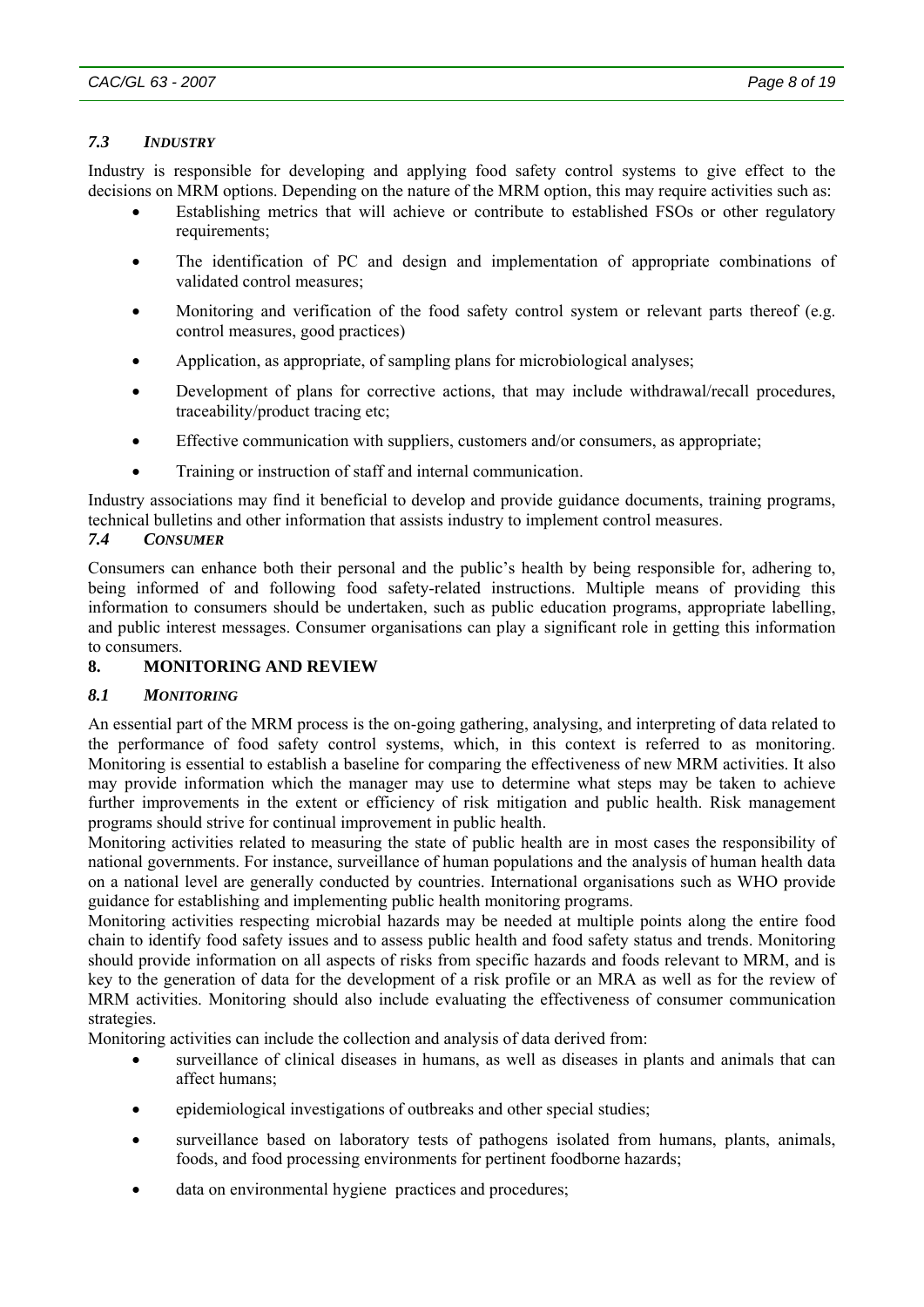• behavioural risk factor surveillance of food worker and consumer habits and practices.

<span id="page-8-0"></span>When establishing or re-designing monitoring systems in countries, the following aspects should be considered:

- A public health surveillance system should be able to estimate the proportion of illnesses and death that is truly foodborne and the major food vehicles, processes, and food handling practices responsible for each hazard;
- Interdisciplinary teams of epidemiologists and food safety experts should be formed to investigate foodborne illness to identify the food vehicles and the series of events that lead to illnesses;
- Microbiological and/or physicochemical indicators of a particular intervention should be considered together with human disease data to evaluate programmatic impact on public health;
- Countries should work towards harmonisation of surveillance definitions and reporting rules, protocols, and data management systems, to facilitate comparison between countries of incidence and trends of the illnesses and microbiological data in the food chain.

#### **8.2 REVIEW OF MRM ACTIVITIES**

The effectiveness and appropriateness of the MRM activities selected, and of the implementation thereof, need to be reviewed. Review is an integral part of the MRM process and ideally should take place at a predetermined moment in time or whenever relevant information becomes available. Criteria for review should be established as part of the implementation plan. Review may lead to a change in the MRM activities Planning periodic review of MRM activities is the best way to assess whether or not the expected consumer health protection is delivered. On the basis of a review of the information collected through the various appropriate monitoring activities, a decision may be taken to amend the MRM activities implemented or to substitute the option for another one.

MRM activities should be reviewed when new activities or new information (e.g., emerging hazard, virulence of a pathogen, prevalence and concentration in foods, sensitivity of sub-populations, changes in dietary intake patterns) become available.

Industry and other interested parties (e.g. consumers) can suggest the review of MRM options. Evaluation of the success of MRM activities in industry may include reviewing the effectiveness of the food safety control system and its pre-requisite programs, results of product testing, the incidence and nature of product withdrawals/recalls and consumer complaints.

The results of review and the associated actions that risk managers are considering to take, as a consequence of the review, should be made public and communicated to all interested parties.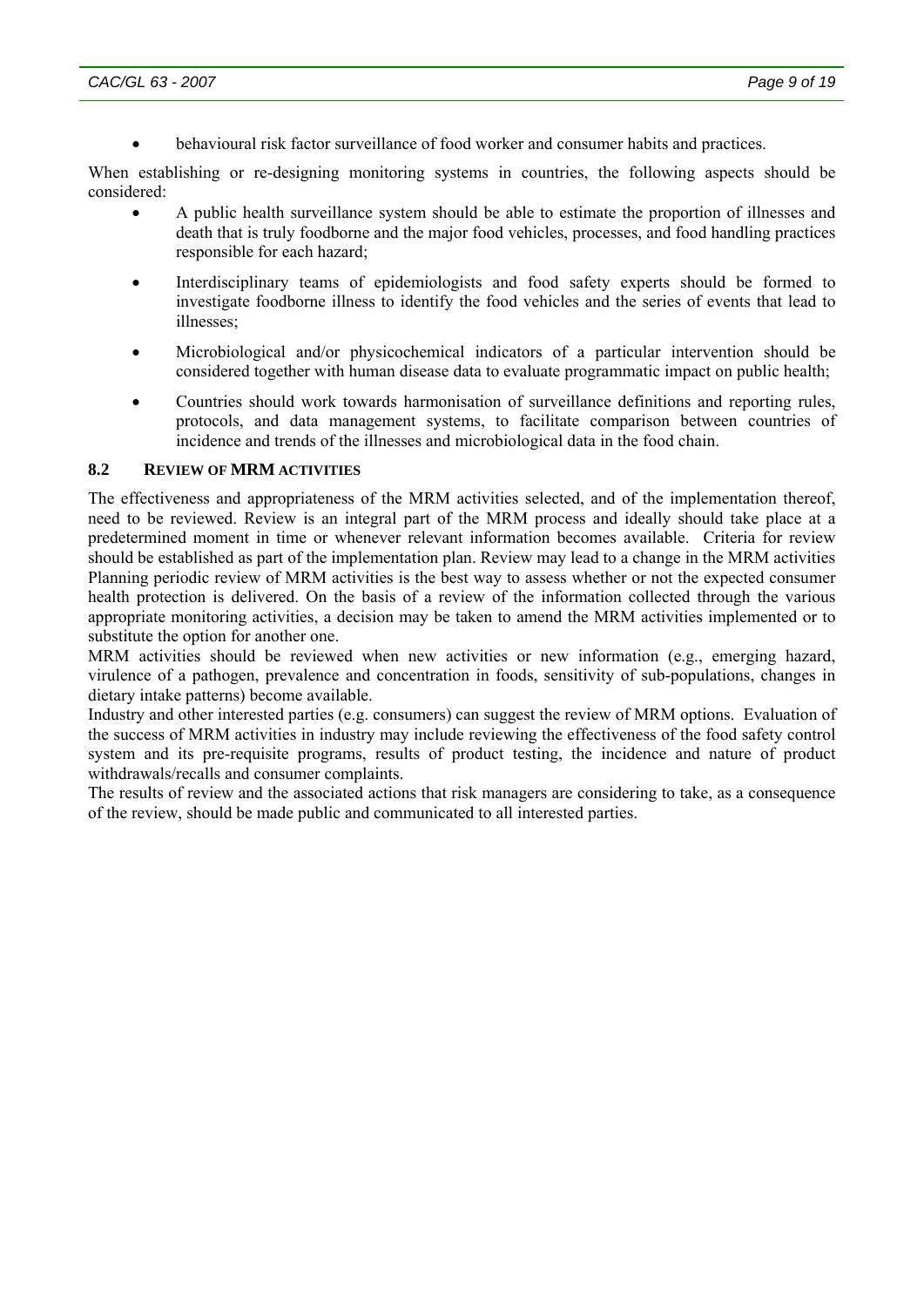### <span id="page-9-0"></span>**ANNEX I: SUGGESTED ELEMENTS TO INCLUDE IN A MICROBIOLOGICAL RISK PROFILE**

A risk profile should present, to the extent possible, information on the following. 1. Hazard-food commodity combination(s) of concern :

- Hazard(s) of concern;
- Description of the food or food product and/or condition of its use with which problems (foodborne illness, trade restrictions) due to this hazard have been associated;
- Occurrence of the hazard in the food chain.
- 2. Description of the public health problem :
	- Description of the hazard including key attributes that are the focus of its public health impact (e.g., virulence characteristics, thermal resistance, antimicrobial resistance);
	- Characteristics of the disease, including;
		- o Susceptible populations;
		- o Annual incidence rate in humans including, if possible, any differences between age and sex;
		- o Outcome of exposure;
		- o Severity of clinical manifestations (e.g., case-fatality rate, rate of hospitalisation);
		- o Nature and frequency of long-term complications;
		- o Availability and nature of treatment;
		- o Percentage of annual cases attributable to foodborne transmission.
	- Epidemiology of foodborne disease;
		- o Aetiology of foodborne diseases;
		- o Characteristics of the foods implicated;
		- o Food use and handling that influences transmission of the hazard;
		- o Frequency and characteristics of foodborne sporadic cases;
		- o Epidemiological data from outbreak investigations;
	- Regional, seasonal, and ethnic differences in the incidence of foodborne illness due to the hazard;
	- Economic impact or burden of the disease if readily available;
		- o Medical, hospital costs;
		- o Working days lost due to illness, etc.
- 3. Food Production, processing, distribution and consumption :
	- Characteristics of the commodity (commodities) that are involved and that may impact on risk management;
	- Description of the farm to table continuum including factors which may impact the microbiological safety of the commodity (i.e., primary production, processing, transport, storage, consumer handling practices);
	- What is currently known about the risk, how it arises with respect to the commodity's production, processing, transport and consumer handling practices, and who it affects;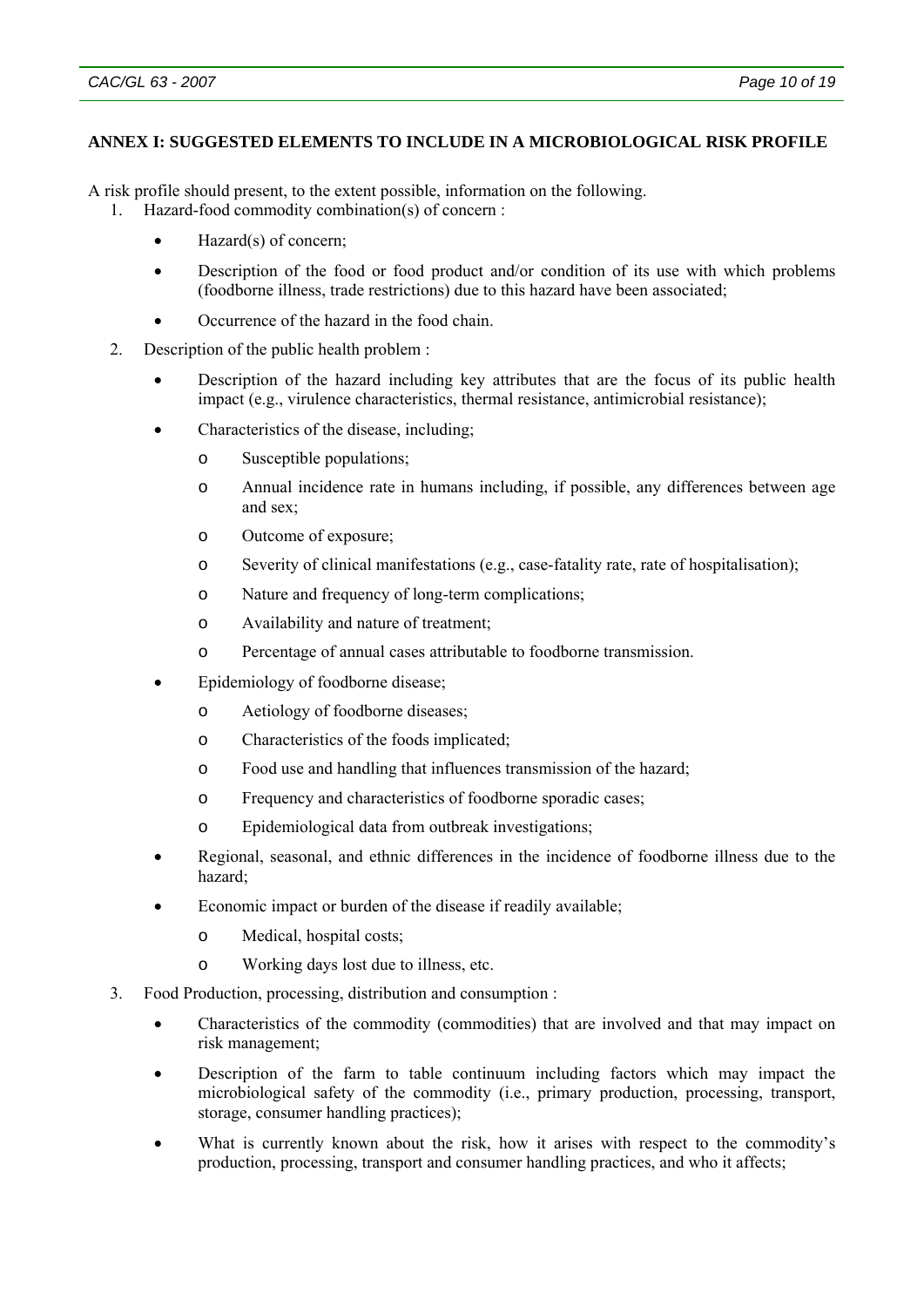- Summary of the extent and effectiveness of current risk management practices including food safety production/processing control measures, educational programs, and public health intervention programs (e.g., vaccines);
- Identification of additional risk mitigation strategies that could be used to control the hazard.
- 4. Other Risk Profile Elements :
	- The extent of international trade of the food commodity;
	- Existence of regional/international trade agreements and how they may affect the public health impact with respect to the specific hazard/commodity combination(s):
	- Public perceptions of the problem and the risk;
	- Potential public health and economic consequences of establishing Codex MRM guidance document.
- 5. Risk Assessment Needs and Questions for the Risk Assessors :
	- Initial assessments of the need and benefits to be gained from requesting an MRA, and the feasibility that such an assessment could be accomplished within the required time frame;
	- If a risk assessment is identified as being needed, recommended questions that should be posed to the risk assessor;
- 6. Available Information and Major Knowledge Gaps Provide, to the extent possible, information on the following :
	- Existing national MRAs on the hazard/commodity combination(s) including, if possible;
	- Other relevant scientific knowledge and data that would facilitate MRM activities including, if warranted, the conduct of an MRA;
	- Existing Codex MRM guidance documents (including existing Codes of Hygienic Practice and/or Codes of Practice);
	- International and/or national governmental and/or industry codes of hygienic practice and related information (e.g., microbiological criteria) that could be considered in developing a Codex MRM guidance document;
	- Sources (organisations, individual) of information and scientific expertise that could be used in developing Codex MRM guidance document;
	- Areas where major absences of information exist that could hamper MRM activities including, if warranted, the conduct of an MRA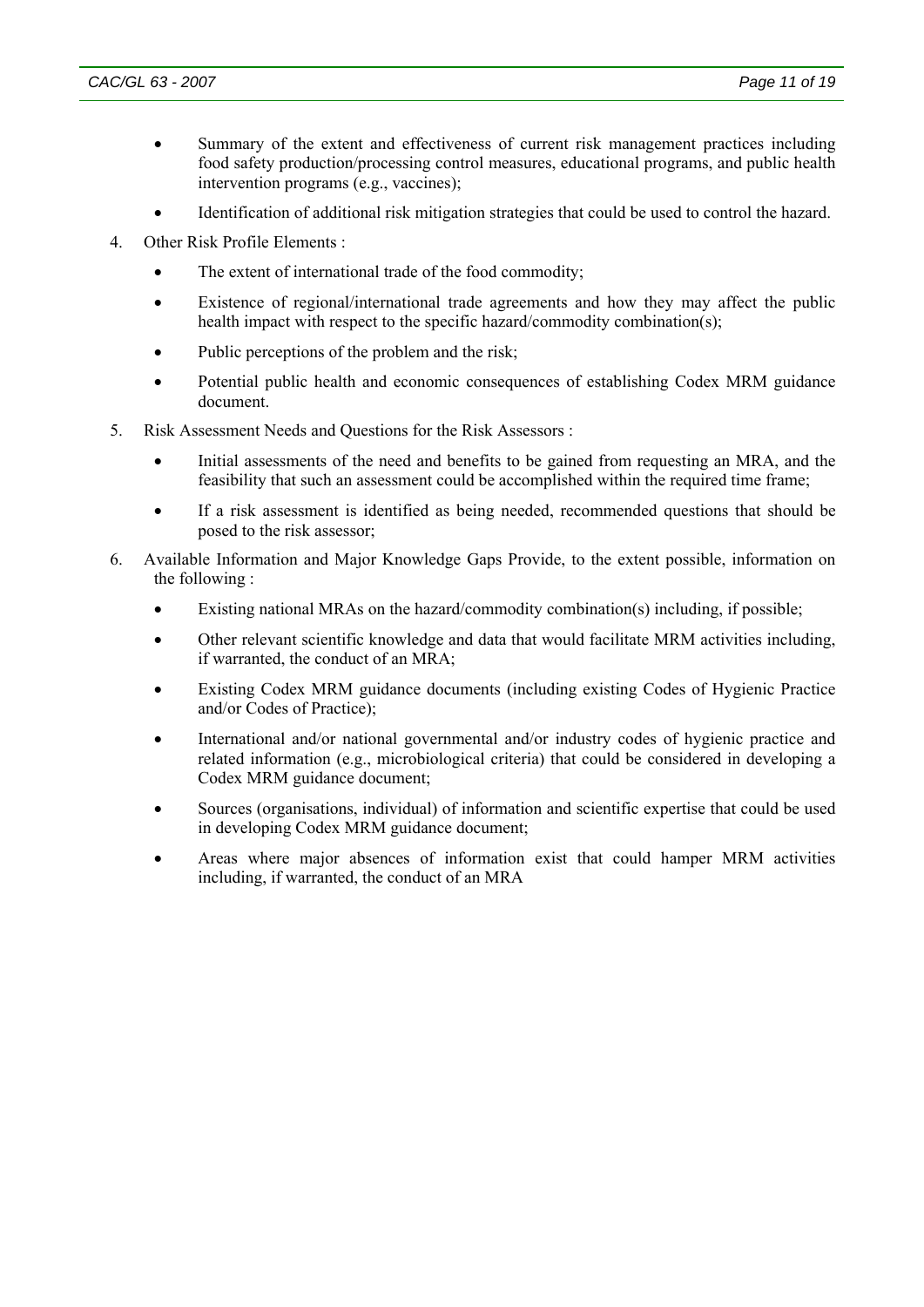### <span id="page-11-0"></span>**ANNEX II: GUIDANCE ON MICROBIOLOGICAL RISK MANAGEMENT METRICS**

#### *Introduction*

Three general principles are articulated in the "Recommended International Code of Practice General Principles of Food Hygiene," its annex "Hazard Analysis and Critical Control Point (HACCP) System and Guidelines for Its Application," and the recently adopted *"*Principles and Guidelines for the Conduct of Microbiological Risk Management:*"* (i) the stringency of food safety systems should be appropriate for the dual goals of managing risks to public health and ensuring fair practices in the food trade; (ii) the level of control required of a food safety control system should be based on risk and determined using a scientific and transparent approach; and (iii) the performance of a food safety control system should be verifiable. These goals have traditionally been achieved, in part, through the establishment of microbiological criteria (MC), process criteria (PcC), and/or product criteria (PdC). These metrics have provided both a means of articulating the level of stringency expected of a food safety control system and verifying that this level of control is being achieved. However, these traditional risk management tools have generally not been linked directly to a specific level of public health protection. Instead, these metrics have been based on qualitative consideration of the levels of hazards that are "as low as reasonably achievable," a hazard-based approach that does not directly consider the level of control needed to manage a risk to public health. The recent adoption of the "Working Principles for Risk Analysis for Application in the Framework of the Codex Alimentarius" and the *"*Working Principles for Risk Analysis for Food Safety for Application by Governments" has emphasized the goal of Codex Alimentarius to develop risk-based approaches that can more directly and transparently relate the stringency of control measures to achievement of a specified level of public health protection.

A risk management approach based on risk is an important step in improving a food safety system based on science by linking food safety requirements and criteria to the public health problems they are designed to address. Recent advances in microbiological risk assessment (MRA) techniques, such as quantitative microbiological risk assessments (QMRA), qualitative risk assessments, and formalized expert elicitations, are increasingly making it possible to more systematically relate the performance of a control measure, a series of control measures or even an entire food safety control system to the level of control needed to manage a food safety risk. This has been particularly true with QMRA techniques which allow the impact of different degrees of stringency to be considered quantitatively in relation to predicted public health outcomes. This increased analytical capability has led to a series of new food safety risk management metrics, such as the Food Safety Objective (FSO), Performance Objective (PO), and Performance Criteria (PC), which are intended to provide a bridge between traditional food safety metrics (i.e. MC, PcC, PdC) and the expected level of public health protection. Such metrics provide a potential means of articulating the level of stringency required of a food safety system at different points in the farm-to-table continuum, thereby providing a means for "operationalizing" the Appropriate Level of Protection (ALOP) concepts envisioned in the WTO SPS Agreement.

As outlined in the main body of this document, the ability to articulate the expected performance of control measures and food safety control systems in terms of the necessary management of public health risks is a critical component of the evolving Codex Alimentarius risk analysis paradigm. While MRA is increasingly used to evaluate the ability of control measures and food safety control systems to achieve a desired degree of public health protection, its application to the development of metrics that can be used to communicate this stringency within an international or national food safety risk management framework is still in its infancy. In particular, the risk assessment tools for linking the establishment of traditional metrics and other guidance for the hygienic manufacture, distribution, and consumption of foods to their anticipated public health impact can be complex and not always intuitive. Furthermore, effective risk assessments generally have to consider the variability and uncertainty associated with risk factors, whereas most risk management decisions which are consistent with the legal frameworks underpinning the authority of most competent authorities must ultimately be simplified to a binary criterion (e.g. "acceptable or not acceptable", "safe or unsafe").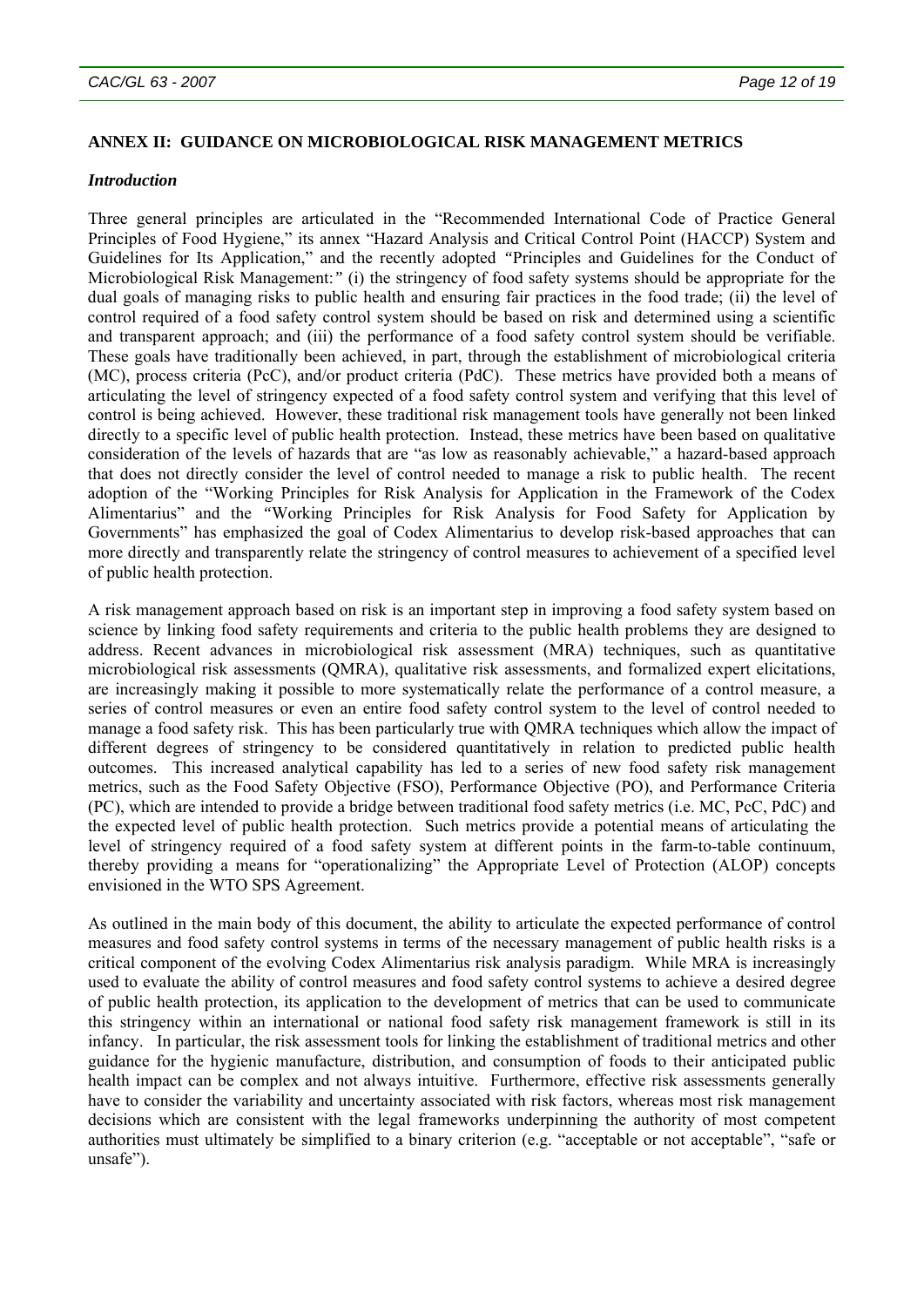#### *Scope*

The purpose of this annex is to provide guidance to Codex and national governments on the concepts and principles for the development and implementation of microbiological risk management metrics, including how risk managers and risk assessors may interact during this process.

The guidance provided by the annex should also prove useful to the food industry and other stakeholders who have the responsibility of devising, validating, and implementing control measures that will ensure that, once established, a microbiological risk management metric will be achieved on a consistent basis.

It is beyond the scope of this document to consider in detail the risk assessment tools, techniques, and mathematical/statistical principles that may be pertinent to the development and implementation of specific metrics for a specific food/hazard.

### *Use of the Document*

This annex provides general guidance on approaches to the establishment of microbiological risk management metrics to more objectively and transparently relate the level of stringency of control measures or entire food safety control systems to the required level of public health protection. The annex also addresses the use of these metrics as a means of communicating and verifying risk management decisions. Recourse to microbiological risk management metrics is not always the most appropriate approach to address all food safety management questions. In some cases where a full risk assessment is not available, sound scientific information may be entirely valid and sufficient to inform risk managers, who may decide to implement control measures without directly linking their impact to the public health outcomes. The level of application by competent authorities may vary, taking into account knowledge and availability of scientific information. It is up to competent authorities to prioritize foods relevant to the countries for considering the application of MRM metrics.

This annex should be used in conjunction with the Codex "Working Principles for Risk Analysis for Application in the Framework of the Codex Alimentarius**[15](#page-12-0)**," "Principles and Guidelines for the Conduct of Microbiological Risk Assessment (CAC/GL 30-1999)," "Principles and Guidelines for the Conduct of Microbiological Risk Management (CAC/GL 63-2007)", "Working Principles for Risk Analysis for Food Safety for Application by Governments (CAC/GL 62-2007)*,*" "Hazard Analysis and Critical Control Point (HACCP) System and Guidelines for Its Application" (Annex to CAC/RCP 1-1969), "Principles for the Establishment and Application of Microbiological Criteria for Food (CAC/GL 21-1997)" and *"*Guidelines for the Validation of Food Safety Control Measures"*.*

Its application is also dependent on having risk assessment and risk management teams that are familiar with the concepts, tools and limitations of both risk management and risk assessment. Accordingly, it is recommended that the members of such teams use this annex in conjunction with standard references such as the technical information developed by FAO/WHO and Codex Alimentarius. It is recognized that given the recent elaboration of the MRM metrics concept, there is a need for development of a practical manual to facilitate implementation by countries which have no experience in implementation of these metrics.

#### *Principles for the establishment and implementation of microbiological risk management metrics*

These principles are in addition to those identified in the "Principles and Guidelines for the Conduct of Microbiological Risk Management*.*"

1. The establishment and implementation of microbiological risk management metrics should follow a structured approach, with both the risk assessment phase and the subsequent risk management decisions being fully transparent and documented.

 $\overline{a}$ 

<span id="page-12-0"></span>**<sup>15</sup>** Codex Alimentarius Commission, *Procedural Manual.*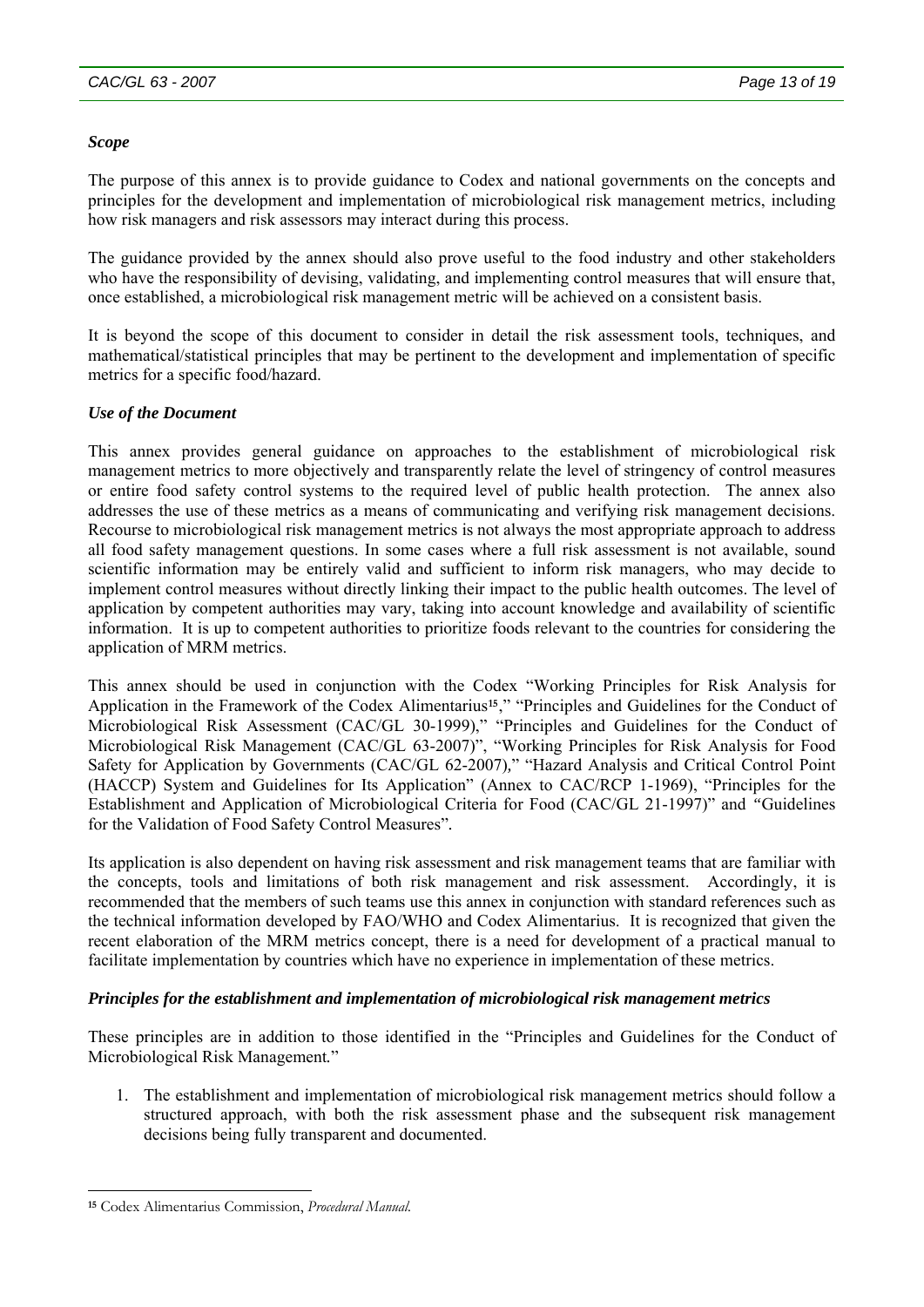- 2. Microbiological risk management metrics should be applied only to the extent necessary to protect human life or health and set at a level that is not more trade restrictive than required to achieve an importing member's ALOP.
- 3. Microbiological risk management metrics should be feasible, appropriate for the intended purpose, and applied within a specific food chain context at the appropriate step in that food chain.
- 4. Microbiological risk management metrics should be developed and appropriately implemented so they are consistent with the requirements of the regulatory/legal system in which they will be used.

#### *Relationship between Various Risk Management Metrics*

A key food safety responsibility of competent authorities is to articulate the level of control that it expects industry to achieve. One tool commonly used by competent authorities has been the development and use of food safety metrics. The metrics employed by competent authorities have been evolving over time as management of food safety issues has moved from a hazard-based approach to a risk-based approach.

#### **Traditional Metrics**

Traditional metrics for establishing the stringency of one or more steps in a food safety control system include PdC, PcC, and MC.

**Product Criterion.** A PdC specifies a chemical or physical characteristic of a food (e.g. pH, water activity) that, if met, contributes to food safety. Product criteria are used to articulate conditions that will limit growth of a pathogen of concern or will contribute to inactivation, thereby decreasing the potential for risk to increase during subsequent distribution, marketing and preparation. Underlying a PdC is information related to the frequency and level of the contamination in the food and/or raw ingredients that is likely to occur, the effectiveness of the control measure, the sensitivity of the pathogen to the control measure, the conditions of product use, and related parameters that ensure that a product will not have the pathogen at an unacceptable level when the product is consumed. Ideally, each of these factors that determine the effectiveness of a PdC would be transparently considered when the criterion was being established.

**Process Criterion.** A PcC specifies the conditions of treatment that a food must undergo at a specific step in its manufacture to achieve a desired level of control of a microbiological hazard. For example, a milk pasteurization requirement of a heat treatment of 72°C for 15 seconds specifies the specific time and temperature needed to reduce the levels of *Coxiella burnetii* in milk by 5 logs. Another example would be specifying the times and temperatures for refrigerated storage which are based on preventing the growth of mesophilic pathogenic bacteria such as *Salmonella enterica* in raw meat. Underlying a PcC should be a transparent articulation of the factors that influence the effectiveness of the treatment. For the milk pasteurization example, this would include factors such as the level of the pathogens of concern in raw milk, the thermal resistance among different strains of the microorganisms, the variation in the ability of the process to deliver the desired heat treatment, and degree of hazard reduction required.

**Microbiological Criterion.** An MC is based on the examination of foods at a specific point in the food chain to determine if the frequency and/or level of a pathogen in a food exceed a pre-established limit (e.g., the microbiological limit associated with a 2-class sampling plan). Such microbiological testing can either be employed as a direct control measure (i.e., each lot of food is tested and unsatisfactory lots removed) or, in conjunction with a HACCP plan or other food safety control system, as a periodic means of verifying that a food safety control system is functioning as intended. As a technological and statistically-based tool, an MC requires articulation of the number of samples to be examined, the size of those samples, the method of analysis and its sensitivity, the number of "positives" and/or number of microorganisms that will result in the lot of food being considered unacceptable or defective (i.e., has a concentration or percentage of contaminated units exceeding the pre-determined limit), and the probability that the pre-determined limit has not been exceeded. An MC also requires articulation of the actions that are to be taken if the MC is exceeded. The effective use of an MC is dependent on a selection of a sampling plan based on the above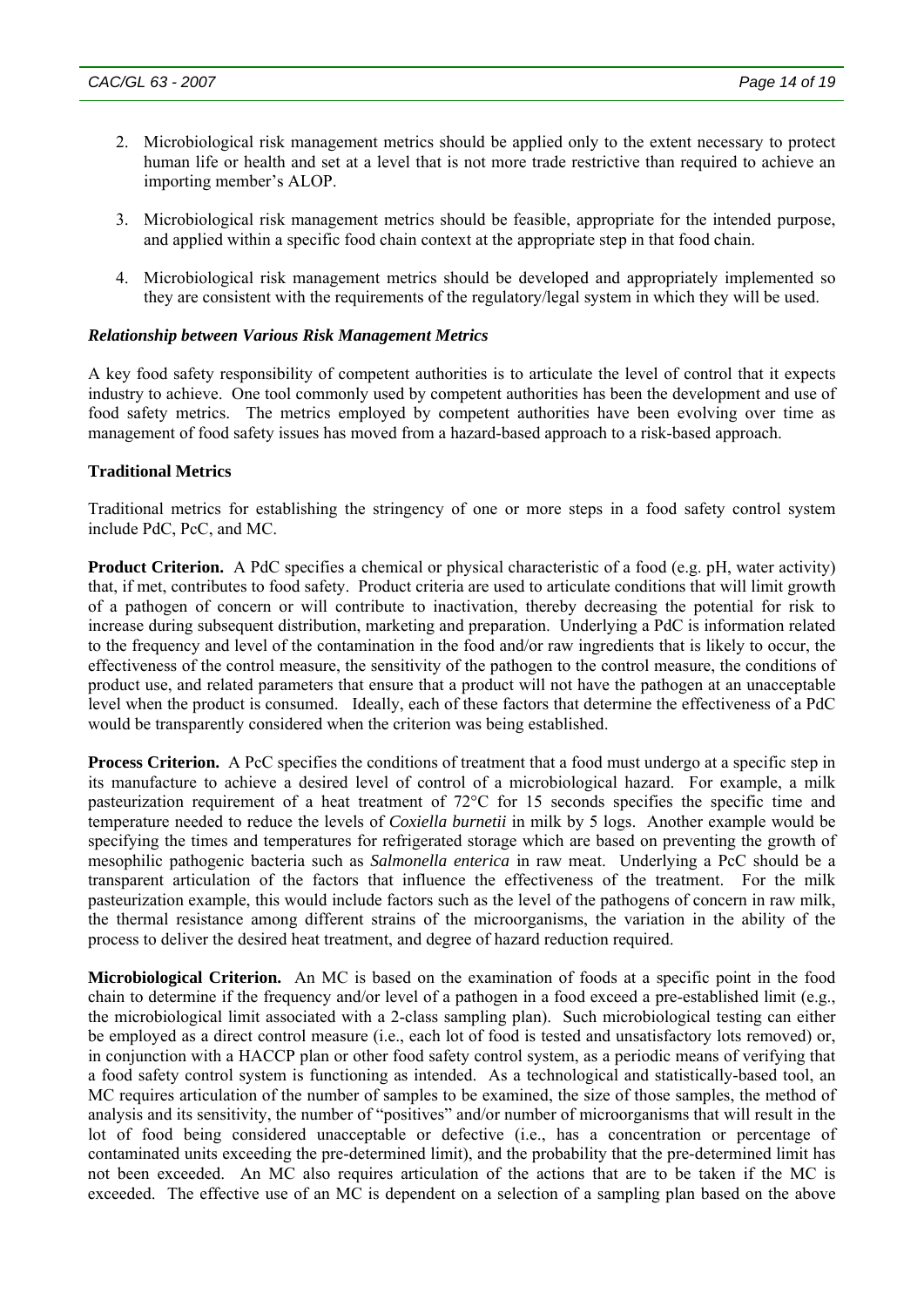parameters to establish the appropriate level of stringency. Since the levels of a pathogen in many foods can change over the course of their manufacture, distribution, marketing and preparation, an MC is generally established at a specific point in the food chain and that MC may not be pertinent at other points. Underlying an MC should be a transparent articulation of the pre-determined limit and the rationale for the sampling plan chosen.

# **Emerging Metrics**

The increased emphasis on risk analysis as a means for managing food safety concerns has led to increased interest in the development of risk-based metrics that can be more directly related to public health outcomes through a risk assessment process. Three such risk-based metrics that have been defined by the CAC are the FSO, PO, and PC. The quantitative aspects of these metrics have been specifically defined by the CAC,**[16](#page-14-0)** but application of metrics that have variations in their quantitative expression may still satisfy the goals and principles presented in this Annex.

**Food Safety Objective.** The FSO is a metric articulating the maximum frequency and/or concentration of a pathogen in a food at the time of consumption that provides or contributes to the ALOP. An FSO can be an important component of a risk-based system of food safety. By setting an FSO, competent authorities articulate a risk-based limit that should be achieved operationally within the food chain, while providing flexibility for different production, manufacturing, distribution, marketing, and preparation approaches.

Because of the link between FSO and ALOP, FSOs are established only by national competent authorities. Codex can help in establishing FSOs, for instance, through recommendations based on national or international microbiological risk assessments. Food safety objectives should be given effect by actions at earlier stages in the food chain by the competent authority and/or the individual food business operator (e.g. food manufacturer) setting POs, PCs or MCs, as appropriate.

There are two approaches to establishing an FSO. One is based on an analysis of the public health data and epidemiological surveys. The other is based on analysis of data on the level and/or frequency of a hazard in a food to develop a risk characterisation curve linking hazard levels to disease incidence. If such a curve is available for a given hazard, it can be a helpful basis to relate the FSO to the ALOP.

In countries, FSOs can be used:

- to express the ALOP (whether explicit or implicit) as a more useful parameter for the industry and other interested parties;
- to encourage change in industry food safety control systems, or in the behaviour of consumers, in order to enhance food safety;
- for communication to parties involved in food trade;
- as a performance target for entire food chains to enable industry to design its operational food safety control system (through establishing appropriate POs, PCs and other control measures and interaction between the participants of the food chain in question).

Since the FSO relates to the time of consumption, it is unlikely that a competent authority would set an FSO as a regulatory metric due to the unverifiable nature of this point in the food chain.

FSOs may not be universal among all countries and may need to take into account regional differences.

**Performance Objective.** The articulation of a PO by a risk manager provides an operational (see below) risk-based limit in a food at a specific point in the food chain, i.e. the maximum frequency and/or

l

<span id="page-14-0"></span>**<sup>16</sup>** Codex Alimentarius Commission, *Procedural Manual*.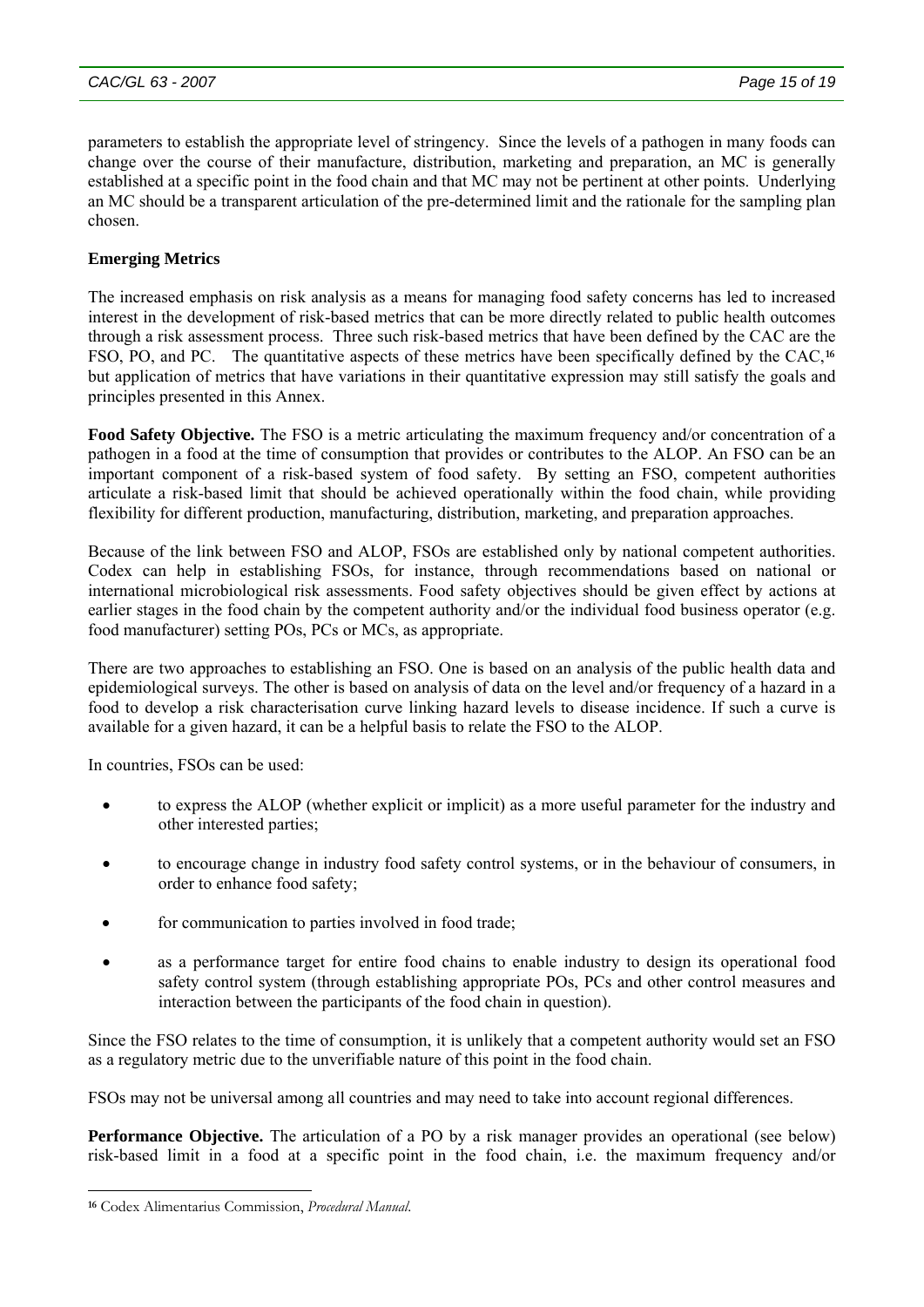concentration of a microbiological hazard in a food at that point in the food chain which should not be exceeded if one is to have confidence that the FSO or ALOP will be maintained. Since a PO is conceptually linked to the FSO and ALOP, the impact of the steps in the food chain both before and subsequent to the PO should be considered in setting its value. For example, consider a PO for bottled water that specifies that the level of salmonellae after a microbiocidal treatment must be less than -2.0 log<sub>10</sub>cfu/ml. This would require consideration of the level of salmonellae in the incoming untreated water over a period of time, as well as the effectiveness of the microbiocidal treatment to reduce that level of contamination. The establishment of the PO in relation to controlling the overall risk would also have to consider any post-treatment increases in the level of surviving salmonellae or recontamination of the product prior to consumption.

The frequency and/or concentration of a hazard at individual steps throughout the food chain can differ substantially from the FSO. Therefore, the following generic guidelines should apply:

- If the food is likely to support the growth of a microbial hazard between the point of the PO and consumption, then the PO will necessarily have to be more stringent than the FSO. The difference in stringency will depend on the magnitude of the increase in levels expected;
- If it can be demonstrated and validated that the level of the hazard will decrease after the point of the PO (e.g. cooking by the final consumer), the PO may be less stringent than the FSO. By basing a PO on the FSO, the frequency of cross-contamination could also be factored into the control strategy. For example, establishing a PO for frequency of salmonellae contamination of raw poultry earlier in the food chain would contribute to a reduction of illness associated with poultry mediated cross- contamination in the steps to follow;
- If the frequency and/or concentration of the hazard is not likely to increase or decrease between the point of the PO and consumption, then the PO and the FSO would be the same.

A MRA can assist in determining the relationship between a PO and an FSO. A MRA can also provide the risk manager with knowledge of hazard levels possibly occurring at specific steps in the chain and of issues regarding the feasibility in practice to comply with a proposed PO/FSO. In designing its food safety control system such that the PO (set by a competent authority or the individual food business) and the FSO (set by a competent authority) are met, the individual food business will have to make provisions reflecting its ability to consistently meet these standards in operational practice, including consideration of a margin of safety.

The individual food business may find it beneficial to establish its own POs. These POs should normally not be universally common and should take into account the position of the business within the food chain, the various conditions at the subsequent steps in the food chain (probability and extent of pathogen growth under specified storage and transport conditions, shelf-life, etc.) and the intended use of the end products (domestic consumer handling, etc.). Although compliance with POs is not always verified by analytical means, verifying that a PO is being consistently met can be achieved by measures such as:

- monitoring and recording of pertinent validated control measures, including establishment of a statistically-based, validated MC for end products;
- monitoring programs on the prevalence of a microbial hazard in a food (especially relevant for POs established by competent authorities).

**Performance Criterion.** A PC articulates an outcome that should be achieved by a control measure or a series or a combination of control measures. Generally, a PC is used in conjunction with a microbiocidal (e.g., thermal treatment, antimicrobial rinse) or microbiostatic (e.g., refrigeration, water activity reduction) control measure. A PC for a microbiocidal control measure expresses the desired reduction of the microbial population that occurs during the application of the control measure (e.g., 5-log reduction in the levels of *L. monocytogenes*). A PC for a microbiostatic control measure expresses the maximum increase in the microbial population that is acceptable under the various conditions during which the measure is applied (e.g., less than a 1-log increase in *L. monocytogenes* during refrigerated distribution of a ready-to-eat food).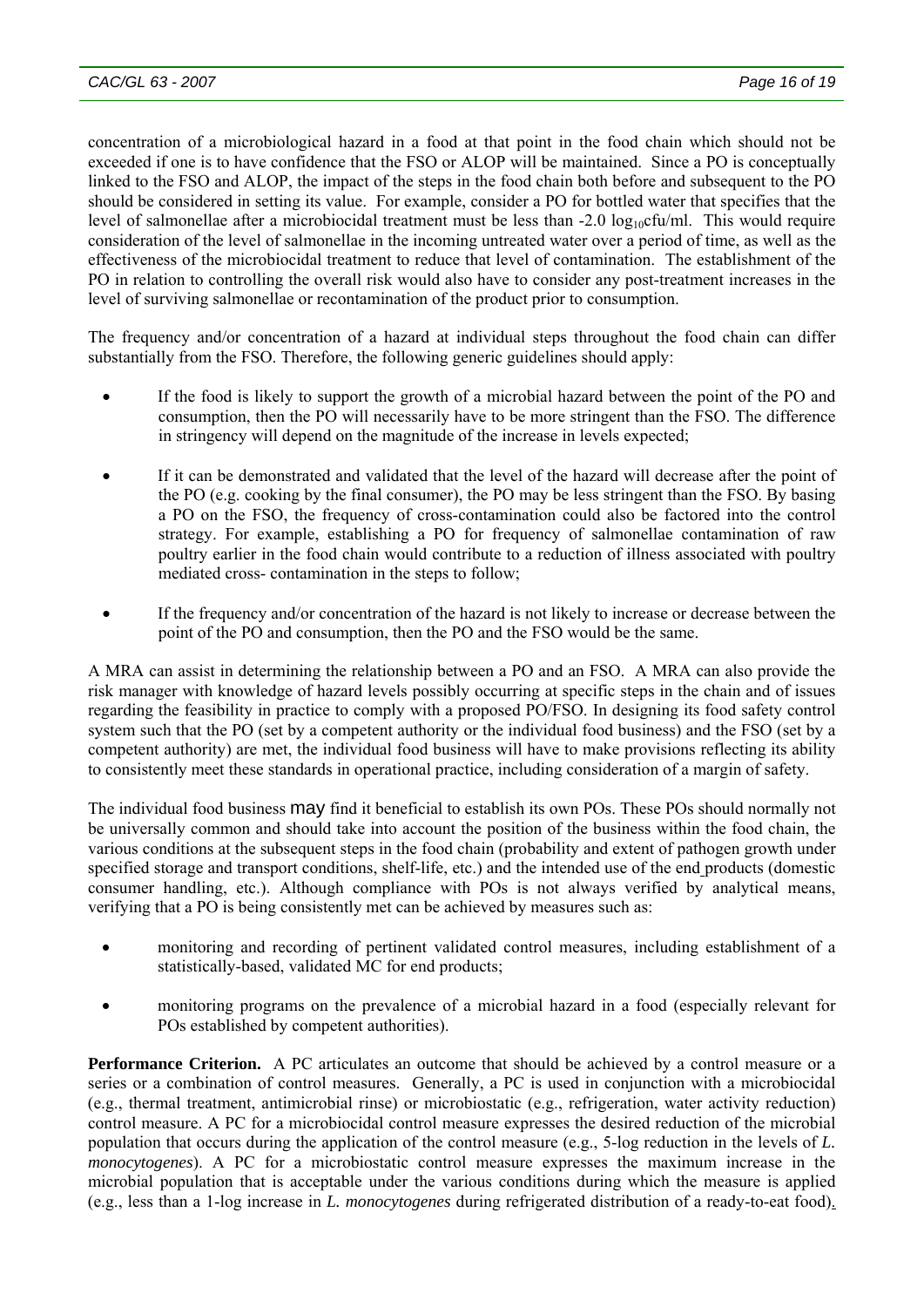In many instances, the PC describes the outcome that is needed in order to achieve a PO at a specified point in the food chain. There are a number of factors that would have to be considered in reaching a decision on the value of a PC, such as the variability of pathogen levels in raw ingredients or the variability associated with a processing technology.

PCs are generally set by individual food businesses. A PC may be set by national governments for a specific control measure, where its application by industry is generally uniform and/or as advice to food businesses that are not capable of establishing PCs themselves.

Such PCs are often translated by industry or sometimes by competent authorities into a PcC or a PdC. For example, if a PC indicated that a heat treatment should provide a 5-log reduction of a hazard, then the corresponding process criteria would stipulate the specific time and temperature combination(s) that would be needed to achieve the PC. Similarly, if a PC required that an acidification treatment of a food reduce the rate of growth of a hazard to less than 1-log in two weeks, then the product criterion would be the specific acid concentration and pH that would be needed to achieve the PC. The concepts of process criteria and product criteria have been long recognised and used by industry and competent authorities.

### *Integration of Microbiological Risk Management Metrics Within a Food Safety Control System*

A key concept underlying the "Recommended International Code of Practice General Principles of Food Hygiene" (CAC/RCP 1-1969) is that key control measures must be integrated into a "farm-to-table" food safety control system in order to consistently produce a food product that achieves the desired level of public health protection (i.e., the ALOP). Since the purpose of establishing and implementing microbiological risk management metrics is to articulate and verify, in an objective and transparent manner as far as possible, the stringency of control measures needed to achieve a specific level of public health protection, it is likely that metrics may be implemented at multiple points along the food chain. A key to understanding the development of such metrics is an appreciation that the metrics implemented along a food chain should be interconnected. There are two types of interconnections. The first is the relationship among different types of microbiological risk management metrics at a specific step in the food chain. The second is that ideally metrics implemented along the food chain would be integrated such that the establishment of a metric at one point in the food chain can be related to the outcome at another and ultimately to the desired public health outcome.

The PO is likely to be the primary risk-based metric used by competent authorities to articulate the level of control (i.e., frequency and/or concentration) of a hazard at a specified point in the food chain. Once articulated, the PO in conjunction with additional information can be used to derive other microbiological risk management metrics. As a simplified example, consider a PO after a heat treatment of a food is a *Salmonella* concentration of  $\leq$  -4.0 log<sub>10</sub>(cfu/g). If the maximum level of *Salmonella* likely to occur in the food prior to heating is  $+1.0 \log_{10}(\text{ctu/g})$ , then the PC for this step would be a 5-log reduction. The PC value in conjunction with information on the thermal resistance of *Salmonella* could be used to articulate specific time/temperature combinations (i.e., PcC values) that would achieve the 5-log reduction. The same concept underpins the relationship between a PO and an MC. In this instance, the MC is used to verify that a PO is not being exceeded. The PO value in conjunction with information on the likely variance of the pathogen's presence and the level of confidence required by the risk managers is used to develop a sampling plan and decision criteria associated with an MC. In general, the microbiological limit associated with an MC will have to be more stringent than its corresponding PO to take into account the degree of confidence required that the food does not exceed a PO. It is also important for risk managers to appreciate that, in the absence of an explicit PO, the establishment of microbiological risk management metrics such as a PC, PcC, PdC, or MC, in combination with the additional information described above, will allow the PO for a control measure to be inferred.

As indicated earlier, the establishment of microbiological risk management metrics at different points along the food chain should take into account the changes in the frequency and/or concentration of a hazard that occur during a specific segment of the food safety control system if the desired level of overall control is to be achieved. Recent advances in MRA are increasingly allowing microbiological risk management metrics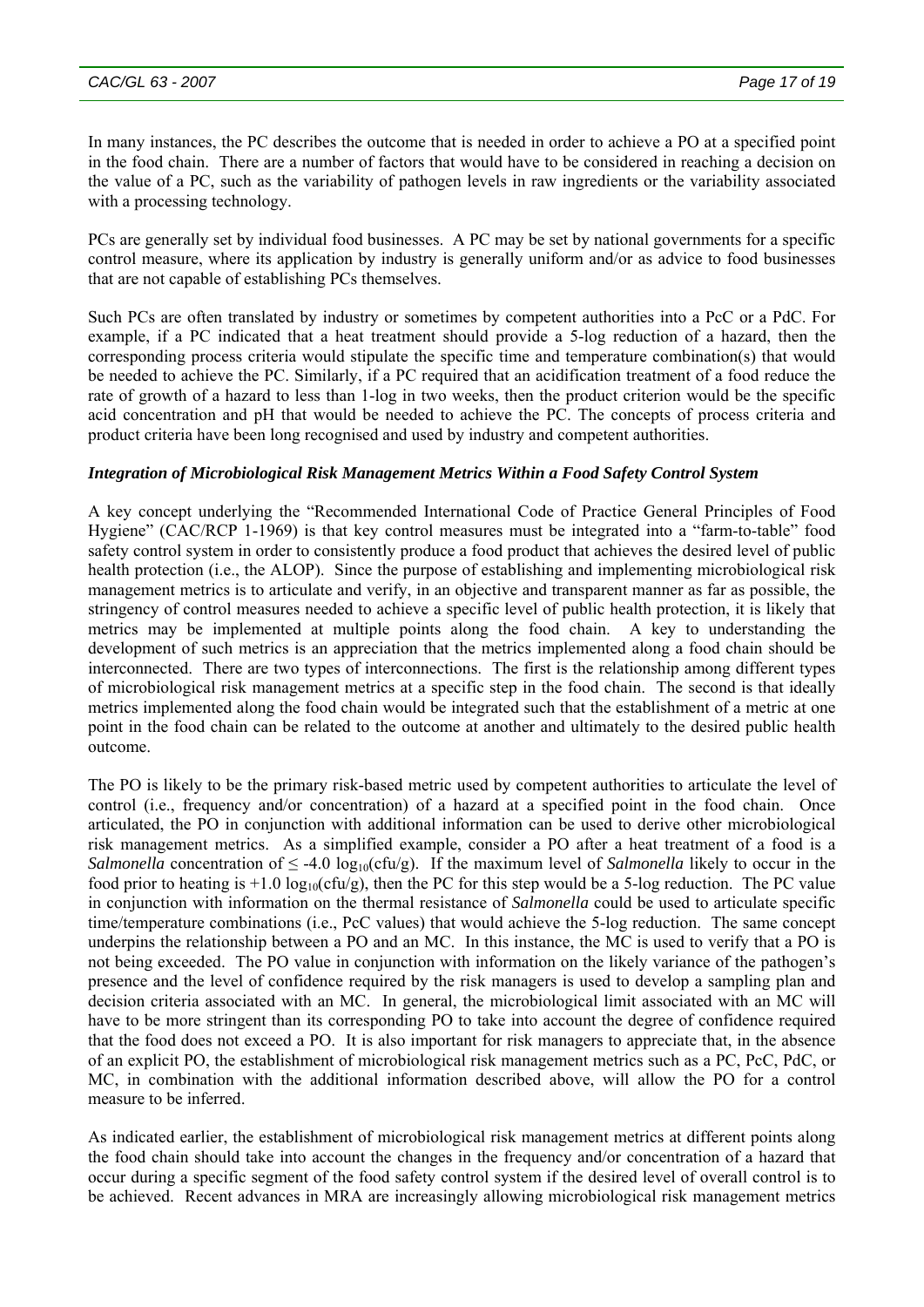at different points to be related to each other and to the overall level of protection achieved by the food safety control system. The ability to relate PO and other metrics implemented at intermediate steps in the food chain to a PO or FSO established by a competent authority would be a useful tool for industry to design and verify that their control measures are achieving the desired level of control.

The integration of microbiological risk management metrics both at a specific point in the food chain and between points in the food chain will require the availability of subject matter experts and appropriate models and data pertinent to the food product and the processes and ingredients used in its manufacture, distribution, and marketing.

### *Key Risk Assessment Concepts Related to the Development and Use of Microbiological Risk Management Metrics*

An integral part of the development of food safety metrics is a consideration of the variability inherent in the food ingredients, the control measures, and ultimately the food that determine the range of results that can be expected when a food safety control system is functioning as intended. Likewise, any uncertainties associated with the parameters affecting the food safety control system should be considered when establishing an integrated set of food safety risk management metrics. Both variability and uncertainty can be evaluated using QMRA techniques in conjunction with an appropriately designed risk assessment, providing a tool for formally evaluating and documenting how these important attributes were considered in the decision-making process.

One of the challenges in establishing and integrating the risk management metrics described above is translating the results of a risk assessment into a set of simple limits that can be communicated and implemented. This reflects the fact that QMRAs are often based on probabilistic models that typically employ unbounded distributions (e.g., log-normal distributions for microbial populations) that have no maximum value. Thus, there is calculable probability that a metric could be exceeded when the control measure or food safety control system is functioning as intended. For example, if a control measure was designed to ensure that the level of bacteria at an intermediate processing step had a geometric mean of  $log_{10}(cfu/g) = 3.0$  and a standard deviation of 0.3 and was operating as intended, it would be expected that approximately one serving in 200 would have  $log_{10}(c f u/g) = 4.0$  and approximately one serving in 1,000,000 would have  $log_{10}(c\text{fu/g}) = 4.7$ .

The implication of this concept is a characteristic inherent to the use of microbiological risk management metrics. Using the example above, if it is assumed that an MC was set by the risk manager to have a degree of confidence that a lot having servings that exceeded  $log_{10}(c f u/g) = 4.5$  would be detected and rejected, any occasion when the MC is exceeded will be considered a loss of control, even though there is a small possibility that the system may be working as intended. Microbiological risk management metrics will have to be made "operational" by deciding what portion of a potentially open-ended distribution for an "under control" control measure will be considered as exceeding the limit and the degree of confidence, such that any serving of food exceeding that value is rejected (e.g., 95% confidence that 99% of servings of a ready-toeat food have less than 1 *Salmonella* per 100 g). While there are techniques that can be used to include some consideration of distributions within risk management decisions and verification criteria (e.g., 3-class attribute sampling plans), a series of operational assumptions will be required for any microbiological risk management metric. A critical component of establishing such a metric is ensuring that the underlying assumptions are understood by the risk managers and interested parties.

# *An Example of a Process for Establishing and Implementing Microbiological Risk Management Metrics*

While the development of microbiological risk management metrics should follow a structured approach, the processes and procedures put into place by competent authorities for the establishment of integrated microbiological risk management metrics should be highly flexible in relation to what metric is initially used to begin relating the performance of the food safety control system to its public health outcomes. The process can begin with an articulation of a level of disease control that must be achieved (i.e., ALOP), the exposure level that should not be exceeded at consumption (i.e., FSO), a level of control of a hazard that